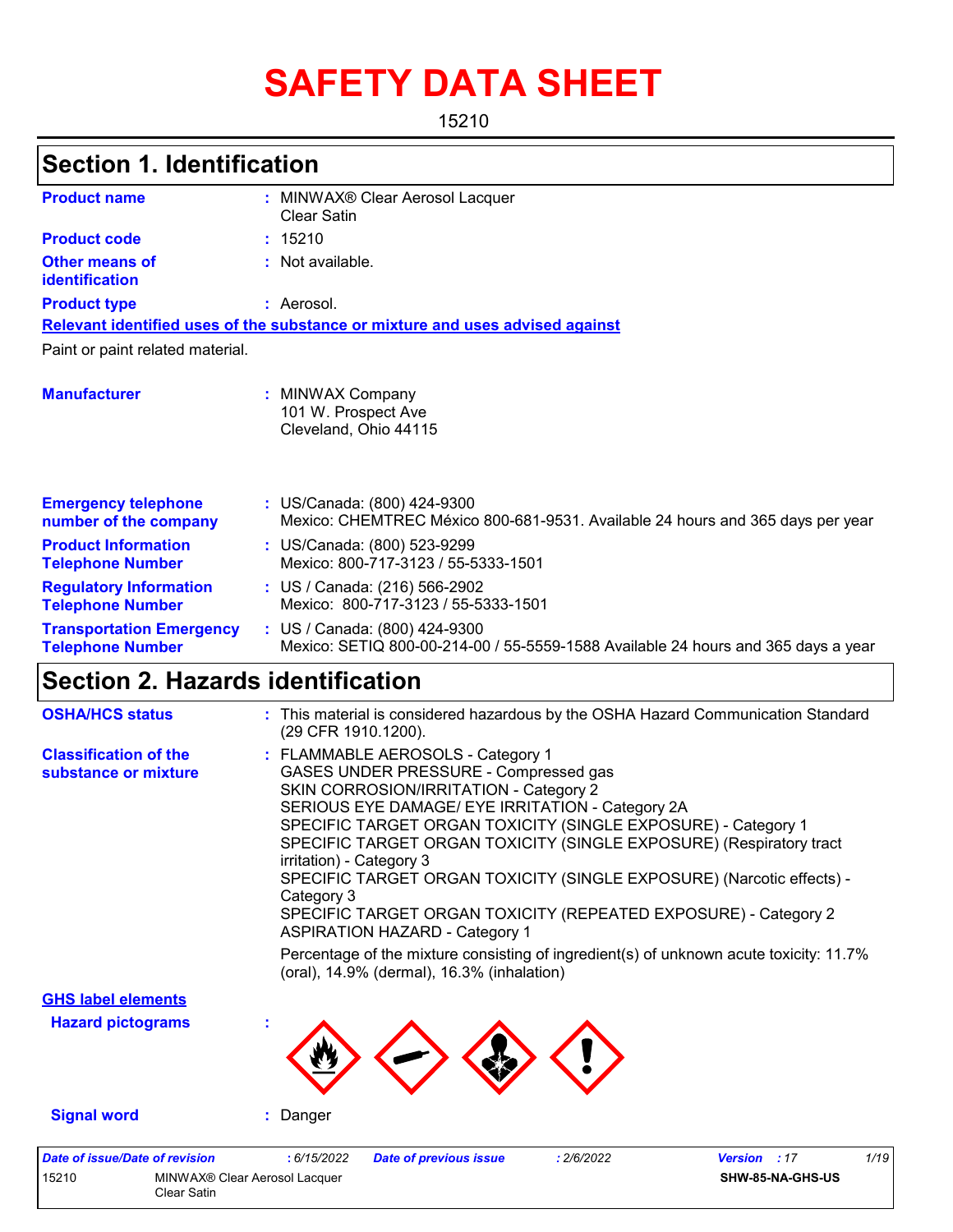### **Section 2. Hazards identification**

| <b>Hazard statements</b>                   | : Extremely flammable aerosol.<br>Contains gas under pressure; may explode if heated.<br>May be fatal if swallowed and enters airways.<br>Causes skin irritation.<br>Causes serious eye irritation.<br>May cause respiratory irritation.<br>May cause drowsiness or dizziness.<br>Causes damage to organs.<br>May cause damage to organs through prolonged or repeated exposure.                                                                                                                                                                                                                                                             |
|--------------------------------------------|----------------------------------------------------------------------------------------------------------------------------------------------------------------------------------------------------------------------------------------------------------------------------------------------------------------------------------------------------------------------------------------------------------------------------------------------------------------------------------------------------------------------------------------------------------------------------------------------------------------------------------------------|
| <b>Precautionary statements</b>            |                                                                                                                                                                                                                                                                                                                                                                                                                                                                                                                                                                                                                                              |
| <b>General</b>                             | : Read label before use. Keep out of reach of children. If medical advice is needed,<br>have product container or label at hand.                                                                                                                                                                                                                                                                                                                                                                                                                                                                                                             |
| <b>Prevention</b>                          | : Wear protective gloves. Wear eye or face protection. Keep away from heat, hot<br>surfaces, sparks, open flames and other ignition sources. No smoking. Do not spray on<br>an open flame or other ignition source. Use only outdoors or in a well-ventilated area.<br>Do not breathe dust or mist. Do not eat, drink or smoke when using this product. Wash<br>thoroughly after handling. Pressurized container: Do not pierce or burn, even after use.                                                                                                                                                                                     |
| <b>Response</b>                            | : IF exposed: Call a POISON CENTER or doctor. IF INHALED: Remove person to fresh<br>air and keep comfortable for breathing. Call a POISON CENTER or doctor if you feel<br>unwell. IF SWALLOWED: Immediately call a POISON CENTER or doctor. Do NOT<br>induce vomiting. Take off contaminated clothing and wash it before reuse. IF ON SKIN:<br>Wash with plenty of water. If skin irritation occurs: Get medical advice or attention. IF<br>IN EYES: Rinse cautiously with water for several minutes. Remove contact lenses, if<br>present and easy to do. Continue rinsing. If eye irritation persists: Get medical advice or<br>attention. |
| <b>Storage</b>                             | : Store locked up. Protect from sunlight. Do not expose to temperatures exceeding 50<br>°C/122 °F. Store in a well-ventilated place. Keep container tightly closed.                                                                                                                                                                                                                                                                                                                                                                                                                                                                          |
| <b>Disposal</b>                            | : Dispose of contents and container in accordance with all local, regional, national and<br>international regulations.                                                                                                                                                                                                                                                                                                                                                                                                                                                                                                                       |
| <b>Supplemental label</b><br>elements      | DELAYED EFFECTS FROM LONG TERM OVEREXPOSURE. Contains solvents which<br>can cause permanent brain and nervous system damage. Intentional misuse by<br>deliberately concentrating and inhaling the contents can be harmful or fatal. WARNING:<br>This product contains chemicals known to the State of California to cause cancer and<br>birth defects or other reproductive harm.                                                                                                                                                                                                                                                            |
|                                            | Please refer to the SDS for additional information. Keep out of reach of children. Keep<br>upright in a cool, dry place. Do not discard empty can in trash compactor.                                                                                                                                                                                                                                                                                                                                                                                                                                                                        |
| <b>Hazards not otherwise</b><br>classified | : DANGER: Rags, steel wool, other waste soaked with this product, and sanding residue<br>may spontaneously catch fire if improperly discarded. Immediately place rags, steel<br>wool, other waste soaked with this product, and sanding residue in a sealed, water-filled,<br>metal container. Dispose of in accordance with local fire regulations.                                                                                                                                                                                                                                                                                         |

## **Section 3. Composition/information on ingredients**

| Substance/mixture     | : Mixture        |
|-----------------------|------------------|
| <b>Other means of</b> | : Not available. |
| <i>identification</i> |                  |

**CAS number/other identifiers**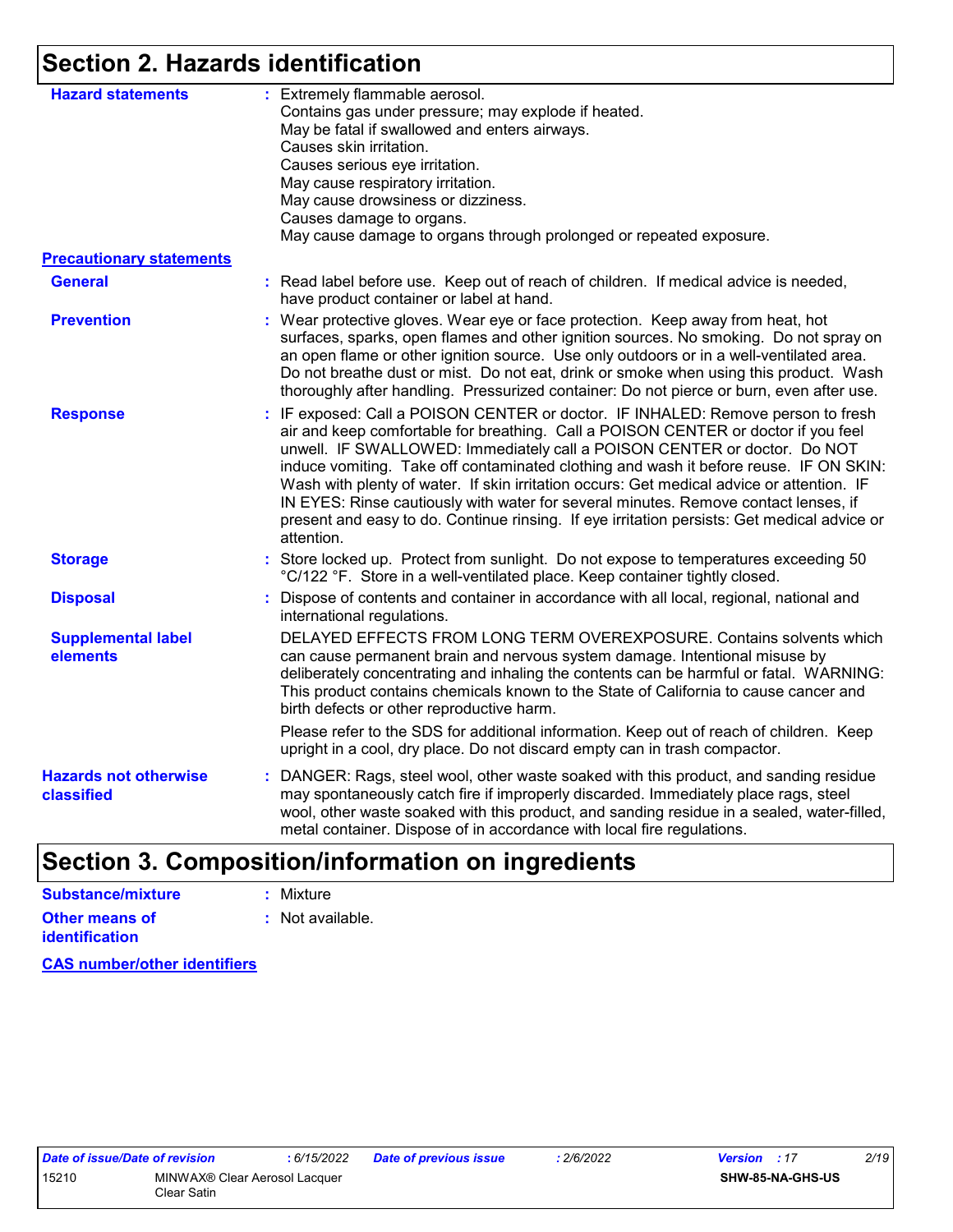### **Section 3. Composition/information on ingredients**

| <b>Ingredient name</b> | % by weight | <b>CAS number</b> |
|------------------------|-------------|-------------------|
| Acetone                | 225 - ≤50   | 67-64-1           |
| In-Butyl Acetate       | 210 - ≤25   | 123-86-4          |
| Propane                | 210 - ≤25   | 74-98-6           |
| Butane                 | 210 - ≤25   | 106-97-8          |
| <b>Methanol</b>        | I≤4.3       | 67-56-1           |
| Cellulose Nitrate      | l≤5         | 9004-70-0         |
| 2-Propanol             | l≤1.5       | 67-63-0           |
| Xylene, mixed isomers  | l≤0.3       | 1330-20-7         |

Any concentration shown as a range is to protect confidentiality or is due to batch variation.

**There are no additional ingredients present which, within the current knowledge of the supplier and in the concentrations applicable, are classified and hence require reporting in this section.**

**Occupational exposure limits, if available, are listed in Section 8.**

### **Section 4. First aid measures**

#### **Description of necessary first aid measures**

| <b>Eye contact</b>  | : Immediately flush eyes with plenty of water, occasionally lifting the upper and lower<br>eyelids. Check for and remove any contact lenses. Continue to rinse for at least 10<br>minutes. Get medical attention. If necessary, call a poison center or physician.                                                                                                                                                                                                                                                                                                                                                                                                                                                                                                                                                                                                                                             |
|---------------------|----------------------------------------------------------------------------------------------------------------------------------------------------------------------------------------------------------------------------------------------------------------------------------------------------------------------------------------------------------------------------------------------------------------------------------------------------------------------------------------------------------------------------------------------------------------------------------------------------------------------------------------------------------------------------------------------------------------------------------------------------------------------------------------------------------------------------------------------------------------------------------------------------------------|
| <b>Inhalation</b>   | : Remove victim to fresh air and keep at rest in a position comfortable for breathing. If it<br>is suspected that fumes are still present, the rescuer should wear an appropriate mask<br>or self-contained breathing apparatus. If not breathing, if breathing is irregular or if<br>respiratory arrest occurs, provide artificial respiration or oxygen by trained personnel. It<br>may be dangerous to the person providing aid to give mouth-to-mouth resuscitation.<br>Get medical attention. If necessary, call a poison center or physician. If unconscious,<br>place in recovery position and get medical attention immediately. Maintain an open<br>airway. Loosen tight clothing such as a collar, tie, belt or waistband. In case of<br>inhalation of decomposition products in a fire, symptoms may be delayed. The exposed<br>person may need to be kept under medical surveillance for 48 hours. |
| <b>Skin contact</b> | : Flush contaminated skin with plenty of water. Remove contaminated clothing and<br>shoes. Continue to rinse for at least 10 minutes. Get medical attention. If necessary,<br>call a poison center or physician. Wash clothing before reuse. Clean shoes thoroughly<br>before reuse.                                                                                                                                                                                                                                                                                                                                                                                                                                                                                                                                                                                                                           |
| <b>Ingestion</b>    | : Get medical attention immediately. Call a poison center or physician. Wash out mouth<br>with water. Remove dentures if any. If material has been swallowed and the exposed<br>person is conscious, give small quantities of water to drink. Stop if the exposed person<br>feels sick as vomiting may be dangerous. Aspiration hazard if swallowed. Can enter<br>lungs and cause damage. Do not induce vomiting. If vomiting occurs, the head should<br>be kept low so that vomit does not enter the lungs. Never give anything by mouth to an<br>unconscious person. If unconscious, place in recovery position and get medical<br>attention immediately. Maintain an open airway. Loosen tight clothing such as a collar,<br>tie, belt or waistband.                                                                                                                                                        |

| <b>Potential acute health effects</b> |                                                                                                                                                                                                 |
|---------------------------------------|-------------------------------------------------------------------------------------------------------------------------------------------------------------------------------------------------|
| <b>Eye contact</b>                    | : Causes serious eye irritation.                                                                                                                                                                |
| <b>Inhalation</b>                     | : Causes damage to organs following a single exposure if inhaled. Can cause central<br>nervous system (CNS) depression. May cause drowsiness or dizziness. May cause<br>respiratory irritation. |
| <b>Skin contact</b>                   | : Causes damage to organs following a single exposure in contact with skin. Causes skin<br>irritation.                                                                                          |

| Date of issue/Date of revision |                                              | : 6/15/2022 | <b>Date of previous issue</b> | .2/6/2022 | <b>Version</b> : 17 |                         | 3/19 |
|--------------------------------|----------------------------------------------|-------------|-------------------------------|-----------|---------------------|-------------------------|------|
| 15210                          | MINWAX® Clear Aerosol Lacquer<br>Clear Satin |             |                               |           |                     | <b>SHW-85-NA-GHS-US</b> |      |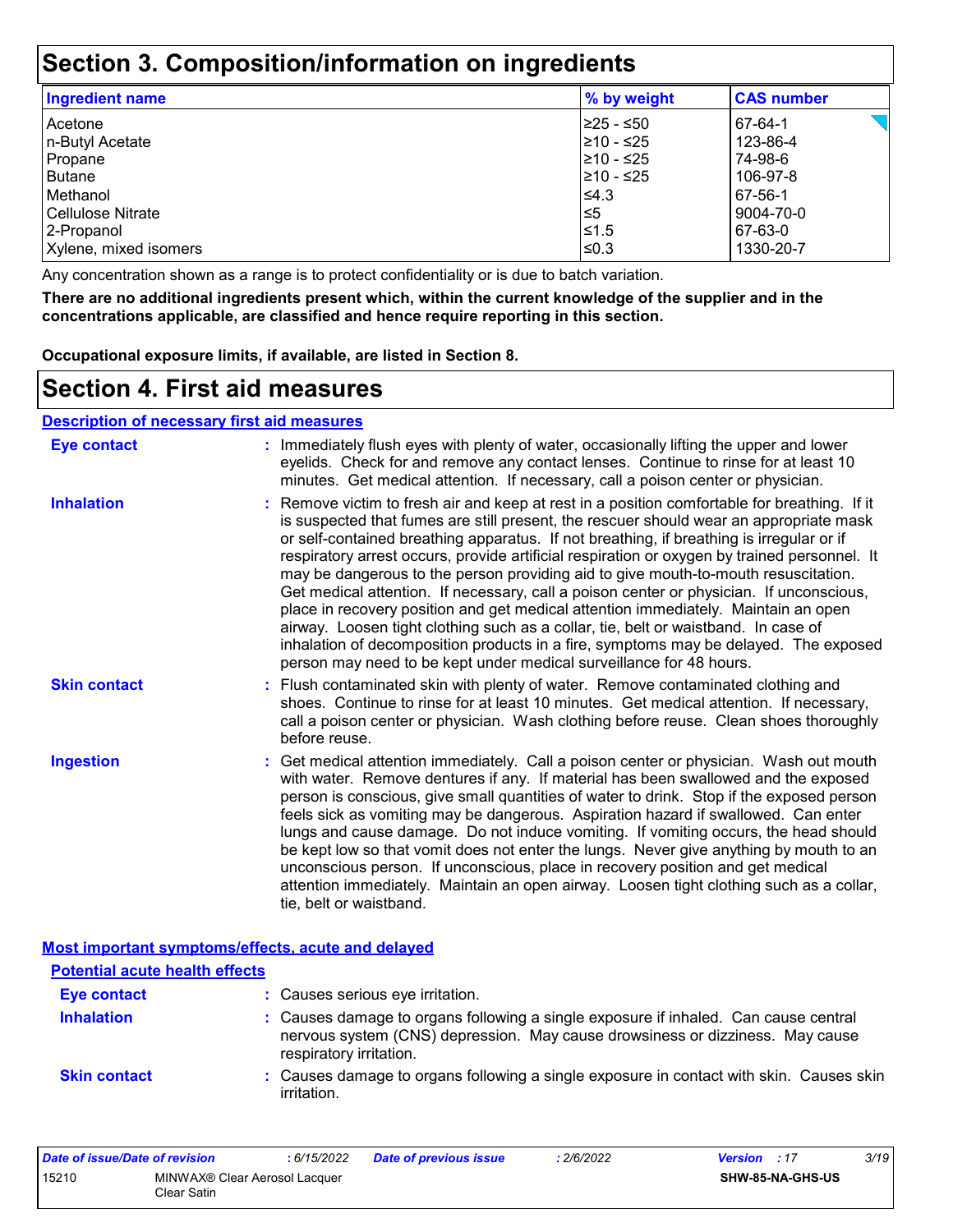## **Section 4. First aid measures**

| <b>Ingestion</b>                    | : Causes damage to organs following a single exposure if swallowed. Can cause central<br>nervous system (CNS) depression. May be fatal if swallowed and enters airways.                                                                                                                                                 |
|-------------------------------------|-------------------------------------------------------------------------------------------------------------------------------------------------------------------------------------------------------------------------------------------------------------------------------------------------------------------------|
| <b>Over-exposure signs/symptoms</b> |                                                                                                                                                                                                                                                                                                                         |
| <b>Eye contact</b>                  | : Adverse symptoms may include the following:<br>pain or irritation<br>watering<br>redness                                                                                                                                                                                                                              |
| <b>Inhalation</b>                   | : Adverse symptoms may include the following:<br>respiratory tract irritation<br>coughing<br>nausea or vomiting<br>headache<br>drowsiness/fatigue<br>dizziness/vertigo<br>unconsciousness                                                                                                                               |
| <b>Skin contact</b>                 | : Adverse symptoms may include the following:<br>irritation<br>redness                                                                                                                                                                                                                                                  |
| <b>Ingestion</b>                    | : Adverse symptoms may include the following:<br>nausea or vomiting                                                                                                                                                                                                                                                     |
|                                     | Indication of immediate medical attention and special treatment needed, if necessary                                                                                                                                                                                                                                    |
| <b>Notes to physician</b>           | : In case of inhalation of decomposition products in a fire, symptoms may be delayed.<br>The exposed person may need to be kept under medical surveillance for 48 hours.                                                                                                                                                |
| <b>Specific treatments</b>          | : No specific treatment.                                                                                                                                                                                                                                                                                                |
| <b>Protection of first-aiders</b>   | : No action shall be taken involving any personal risk or without suitable training. If it is<br>suspected that fumes are still present, the rescuer should wear an appropriate mask or<br>self-contained breathing apparatus. It may be dangerous to the person providing aid to<br>give mouth-to-mouth resuscitation. |

### **See toxicological information (Section 11)**

## **Section 5. Fire-fighting measures**

| <b>Extinguishing media</b>                             |                                                                                                                                                                                                                                                                                                                                                                                                                                                       |
|--------------------------------------------------------|-------------------------------------------------------------------------------------------------------------------------------------------------------------------------------------------------------------------------------------------------------------------------------------------------------------------------------------------------------------------------------------------------------------------------------------------------------|
| <b>Suitable extinguishing</b><br>media                 | : Use an extinguishing agent suitable for the surrounding fire.                                                                                                                                                                                                                                                                                                                                                                                       |
| <b>Unsuitable extinguishing</b><br>media               | : None known.                                                                                                                                                                                                                                                                                                                                                                                                                                         |
| <b>Specific hazards arising</b><br>from the chemical   | : Extremely flammable aerosol. Runoff to sewer may create fire or explosion hazard. In<br>a fire or if heated, a pressure increase will occur and the container may burst, with the<br>risk of a subsequent explosion. Gas may accumulate in low or confined areas or travel<br>a considerable distance to a source of ignition and flash back, causing fire or explosion.<br>Bursting aerosol containers may be propelled from a fire at high speed. |
| <b>Hazardous thermal</b><br>decomposition products     | : Decomposition products may include the following materials:<br>carbon dioxide<br>carbon monoxide<br>nitrogen oxides                                                                                                                                                                                                                                                                                                                                 |
| <b>Special protective actions</b><br>for fire-fighters | : Promptly isolate the scene by removing all persons from the vicinity of the incident if<br>there is a fire. No action shall be taken involving any personal risk or without suitable<br>training. Move containers from fire area if this can be done without risk. Use water<br>spray to keep fire-exposed containers cool.                                                                                                                         |
| Date of issue/Date of revision                         | 4/19<br>:6/15/2022<br><b>Date of previous issue</b><br>: 2/6/2022<br><b>Version</b> : 17                                                                                                                                                                                                                                                                                                                                                              |
| 15210<br><b>Clear Satin</b>                            | SHW-85-NA-GHS-US<br>MINWAX® Clear Aerosol Lacquer                                                                                                                                                                                                                                                                                                                                                                                                     |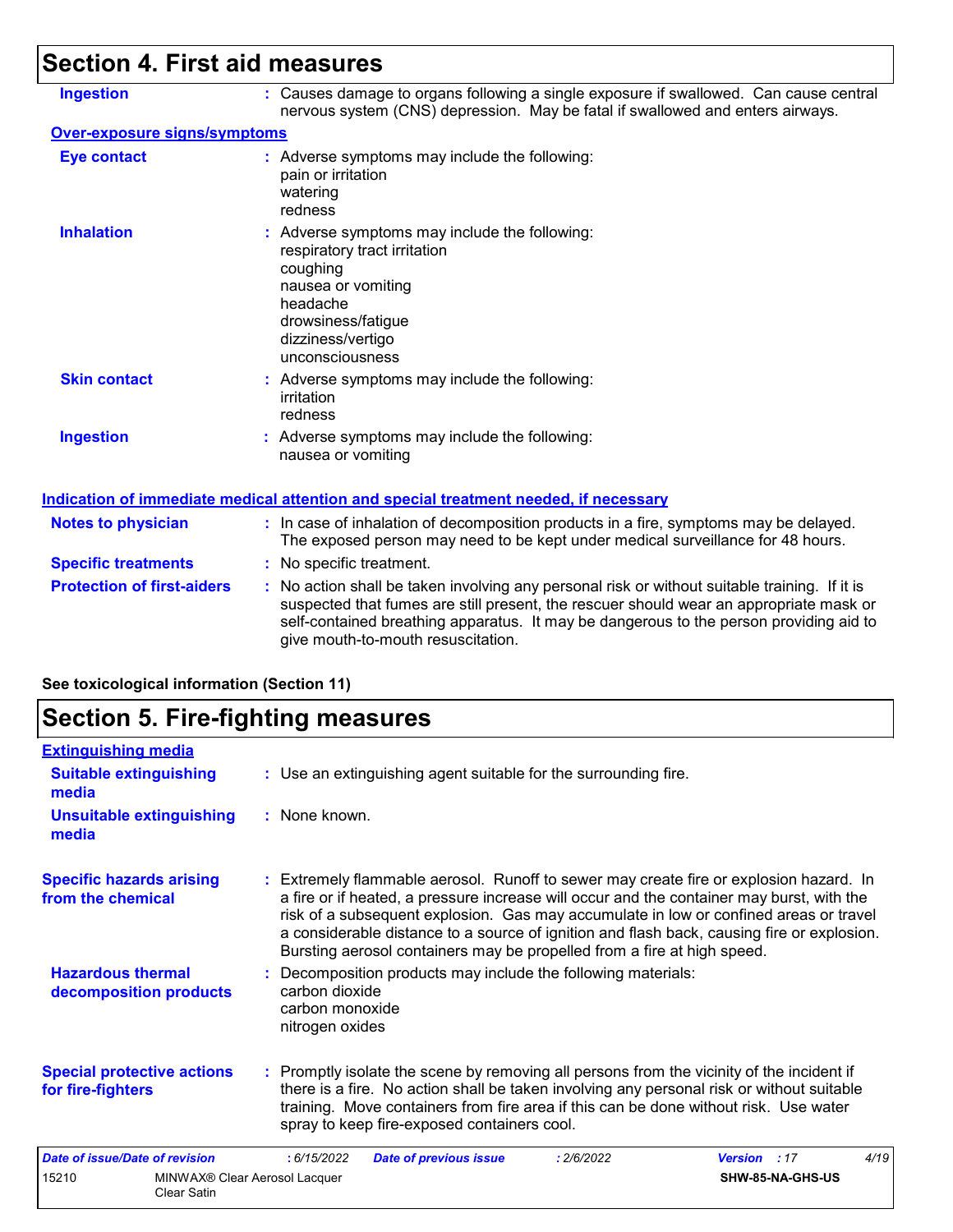### **Section 5. Fire-fighting measures**

Fire-fighters should wear appropriate protective equipment and self-contained breathing **:** apparatus (SCBA) with a full face-piece operated in positive pressure mode. **Special protective equipment for fire-fighters**

### **Section 6. Accidental release measures**

|                                                                                                  | <b>Personal precautions, protective equipment and emergency procedures</b>                                                                                                                                                                                                                                                                                                                                                                                                                                                                                                                                                                                                                                                                                                       |
|--------------------------------------------------------------------------------------------------|----------------------------------------------------------------------------------------------------------------------------------------------------------------------------------------------------------------------------------------------------------------------------------------------------------------------------------------------------------------------------------------------------------------------------------------------------------------------------------------------------------------------------------------------------------------------------------------------------------------------------------------------------------------------------------------------------------------------------------------------------------------------------------|
| For non-emergency<br>personnel                                                                   | : No action shall be taken involving any personal risk or without suitable training.<br>Evacuate surrounding areas. Keep unnecessary and unprotected personnel from<br>entering. In the case of aerosols being ruptured, care should be taken due to the rapid<br>escape of the pressurized contents and propellant. If a large number of containers are<br>ruptured, treat as a bulk material spillage according to the instructions in the clean-up<br>section. Do not touch or walk through spilled material. Shut off all ignition sources. No<br>flares, smoking or flames in hazard area. Avoid breathing vapor or mist. Provide<br>adequate ventilation. Wear appropriate respirator when ventilation is inadequate. Put<br>on appropriate personal protective equipment. |
| For emergency responders                                                                         | If specialized clothing is required to deal with the spillage, take note of any information in<br>Section 8 on suitable and unsuitable materials. See also the information in "For non-<br>emergency personnel".                                                                                                                                                                                                                                                                                                                                                                                                                                                                                                                                                                 |
| <b>Environmental precautions</b><br><b>Methods and materials for containment and cleaning up</b> | : Avoid dispersal of spilled material and runoff and contact with soil, waterways, drains<br>and sewers. Inform the relevant authorities if the product has caused environmental<br>pollution (sewers, waterways, soil or air).                                                                                                                                                                                                                                                                                                                                                                                                                                                                                                                                                  |
| <b>Small spill</b>                                                                               | : Stop leak if without risk. Move containers from spill area. Use spark-proof tools and<br>explosion-proof equipment. Dilute with water and mop up if water-soluble. Alternatively,<br>or if water-insoluble, absorb with an inert dry material and place in an appropriate waste<br>disposal container. Dispose of via a licensed waste disposal contractor.                                                                                                                                                                                                                                                                                                                                                                                                                    |
| <b>Large spill</b>                                                                               | : Stop leak if without risk. Move containers from spill area. Use spark-proof tools and<br>explosion-proof equipment. Approach release from upwind. Prevent entry into sewers,<br>water courses, basements or confined areas. Wash spillages into an effluent treatment<br>plant or proceed as follows. Contain and collect spillage with non-combustible,<br>absorbent material e.g. sand, earth, vermiculite or diatomaceous earth and place in<br>container for disposal according to local regulations (see Section 13). Dispose of via a<br>licensed waste disposal contractor. Contaminated absorbent material may pose the<br>same hazard as the spilled product. Note: see Section 1 for emergency contact<br>information and Section 13 for waste disposal.             |

### **Section 7. Handling and storage**

#### **Precautions for safe handling**

| <b>Protective measures</b>                       | : Put on appropriate personal protective equipment (see Section 8). Pressurized<br>container: protect from sunlight and do not expose to temperatures exceeding 50°C. Do<br>not pierce or burn, even after use. Do not get in eyes or on skin or clothing. Do not<br>breathe vapor or mist. Do not swallow. Avoid breathing gas. Use only with adequate<br>ventilation. Wear appropriate respirator when ventilation is inadequate. Store and use<br>away from heat, sparks, open flame or any other ignition source. Use explosion-proof<br>electrical (ventilating, lighting and material handling) equipment. Use only non-sparking<br>tools. Empty containers retain product residue and can be hazardous. |
|--------------------------------------------------|----------------------------------------------------------------------------------------------------------------------------------------------------------------------------------------------------------------------------------------------------------------------------------------------------------------------------------------------------------------------------------------------------------------------------------------------------------------------------------------------------------------------------------------------------------------------------------------------------------------------------------------------------------------------------------------------------------------|
| <b>Advice on general</b><br>occupational hygiene | : Eating, drinking and smoking should be prohibited in areas where this material is<br>handled, stored and processed. Workers should wash hands and face before eating,<br>drinking and smoking. Remove contaminated clothing and protective equipment before<br>entering eating areas. See also Section 8 for additional information on hygiene<br>measures.                                                                                                                                                                                                                                                                                                                                                  |

| Date of issue/Date of revision |                                              | : 6/15/2022 | Date of previous issue | : 2/6/2022 | <b>Version</b> : 17 |                         | 5/19 |
|--------------------------------|----------------------------------------------|-------------|------------------------|------------|---------------------|-------------------------|------|
| 15210                          | MINWAX® Clear Aerosol Lacquer<br>Clear Satin |             |                        |            |                     | <b>SHW-85-NA-GHS-US</b> |      |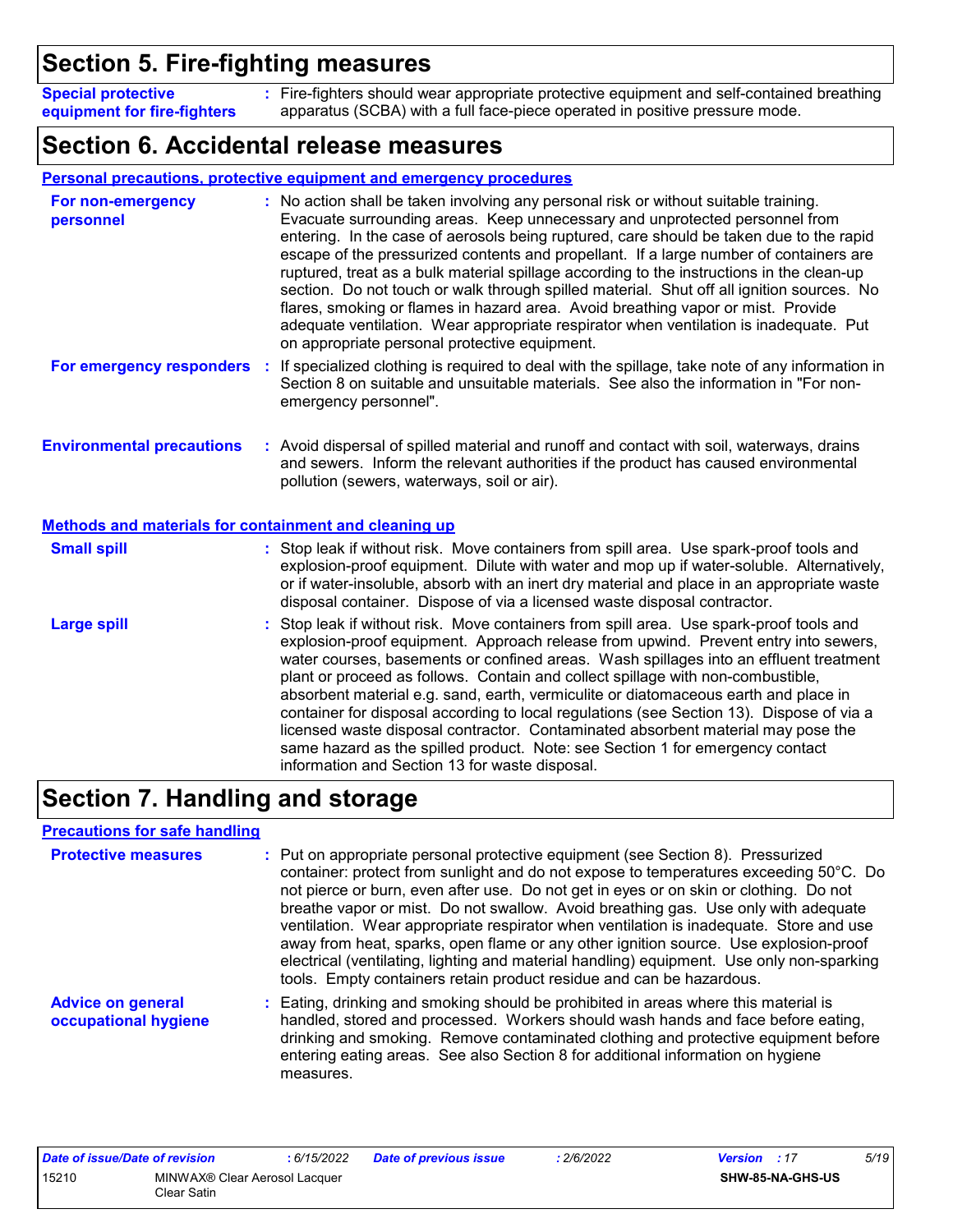### **Section 7. Handling and storage**

### **including any incompatibilities**

**Conditions for safe storage,** : Store in accordance with local regulations. Store away from direct sunlight in a dry, cool and well-ventilated area, away from incompatible materials (see Section 10) and food and drink. Protect from sunlight. Store locked up. Eliminate all ignition sources. Use appropriate containment to avoid environmental contamination. See Section 10 for incompatible materials before handling or use.

### **Section 8. Exposure controls/personal protection**

#### **Control parameters**

**Occupational exposure limits (OSHA United States)**

| <b>Ingredient name</b> | CAS#     | <b>Exposure limits</b>                                                                                                                                                                                                                                                                                                                                                 |
|------------------------|----------|------------------------------------------------------------------------------------------------------------------------------------------------------------------------------------------------------------------------------------------------------------------------------------------------------------------------------------------------------------------------|
| Acetone                | 67-64-1  | ACGIH TLV (United States, 1/2021).<br>TWA: 250 ppm 8 hours.<br>STEL: 500 ppm 15 minutes.<br>NIOSH REL (United States, 10/2020).<br>TWA: 250 ppm 10 hours.<br>TWA: 590 mg/m <sup>3</sup> 10 hours.<br>OSHA PEL (United States, 5/2018).<br>TWA: 1000 ppm 8 hours.<br>TWA: 2400 mg/m <sup>3</sup> 8 hours.                                                               |
| n-Butyl Acetate        | 123-86-4 | NIOSH REL (United States, 10/2020).<br>TWA: 150 ppm 10 hours.<br>TWA: 710 mg/m <sup>3</sup> 10 hours.<br>STEL: 200 ppm 15 minutes.<br>STEL: 950 mg/m <sup>3</sup> 15 minutes.<br>OSHA PEL (United States, 5/2018).<br>TWA: 150 ppm 8 hours.<br>TWA: 710 mg/m <sup>3</sup> 8 hours.<br>ACGIH TLV (United States, 1/2021).                                               |
|                        |          | STEL: 150 ppm 15 minutes.<br>TWA: 50 ppm 8 hours.                                                                                                                                                                                                                                                                                                                      |
| Propane                | 74-98-6  | NIOSH REL (United States, 10/2020).<br>TWA: 1000 ppm 10 hours.<br>TWA: 1800 mg/m <sup>3</sup> 10 hours.<br>OSHA PEL (United States, 5/2018).<br>TWA: 1000 ppm 8 hours.<br>TWA: 1800 mg/m <sup>3</sup> 8 hours.<br>ACGIH TLV (United States, 1/2021). Oxygen<br>Depletion [Asphyxiant]. Explosive potential                                                             |
| <b>Butane</b>          | 106-97-8 | NIOSH REL (United States, 10/2020).<br>TWA: 800 ppm 10 hours.<br>TWA: 1900 mg/m <sup>3</sup> 10 hours.<br>ACGIH TLV (United States, 1/2021).<br><b>Explosive potential.</b><br>STEL: 1000 ppm 15 minutes.                                                                                                                                                              |
| Methanol               | 67-56-1  | ACGIH TLV (United States, 1/2021).<br>Absorbed through skin.<br>TWA: 200 ppm 8 hours.<br>TWA: $262$ mg/m <sup>3</sup> 8 hours.<br>STEL: 250 ppm 15 minutes.<br>STEL: 328 mg/m <sup>3</sup> 15 minutes.<br>NIOSH REL (United States, 10/2020).<br>Absorbed through skin.<br>TWA: 200 ppm 10 hours.<br>TWA: 260 mg/m <sup>3</sup> 10 hours.<br>STEL: 250 ppm 15 minutes. |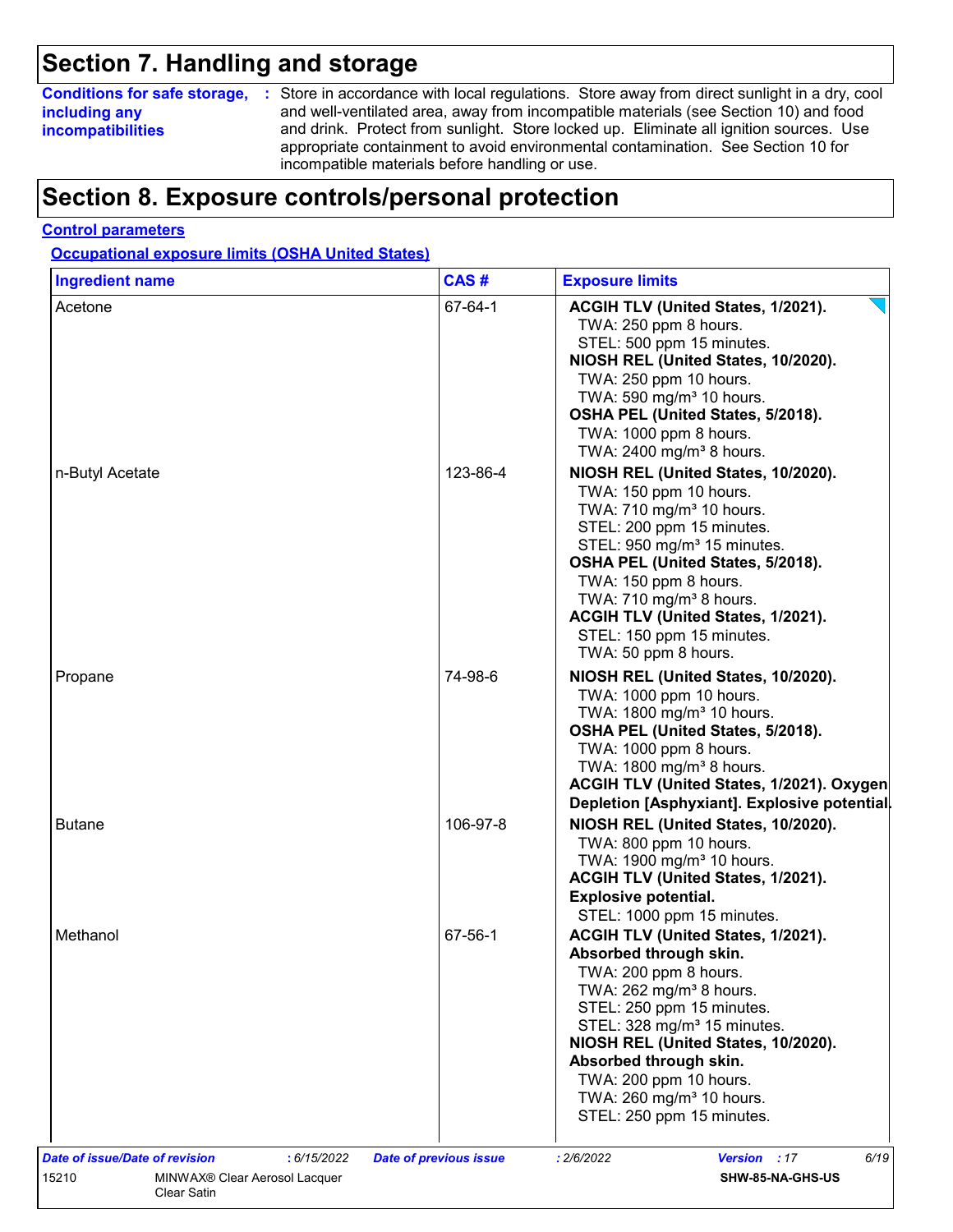|                                        |                      | STEL: 325 mg/m <sup>3</sup> 15 minutes.<br>OSHA PEL (United States, 5/2018).<br>TWA: 200 ppm 8 hours.<br>TWA: $260$ mg/m <sup>3</sup> 8 hours.                                                                                                                                                                                                                                           |
|----------------------------------------|----------------------|------------------------------------------------------------------------------------------------------------------------------------------------------------------------------------------------------------------------------------------------------------------------------------------------------------------------------------------------------------------------------------------|
| <b>Cellulose Nitrate</b><br>2-Propanol | 9004-70-0<br>67-63-0 | None.<br>ACGIH TLV (United States, 1/2021).<br>TWA: 200 ppm 8 hours.<br>STEL: 400 ppm 15 minutes.<br>NIOSH REL (United States, 10/2020).<br>TWA: 400 ppm 10 hours.<br>TWA: 980 mg/m <sup>3</sup> 10 hours.<br>STEL: 500 ppm 15 minutes.<br>STEL: 1225 mg/m <sup>3</sup> 15 minutes.<br>OSHA PEL (United States, 5/2018).<br>TWA: 400 ppm 8 hours.<br>TWA: 980 mg/m <sup>3</sup> 8 hours. |
| Xylene, mixed isomers                  | 1330-20-7            | ACGIH TLV (United States, 1/2021).<br>TWA: 100 ppm 8 hours.<br>TWA: $434$ mg/m <sup>3</sup> 8 hours.<br>STEL: 150 ppm 15 minutes.<br>STEL: 651 mg/m <sup>3</sup> 15 minutes.<br>OSHA PEL (United States, 5/2018).<br>TWA: 100 ppm 8 hours.<br>TWA: 435 mg/m <sup>3</sup> 8 hours.                                                                                                        |

#### **Occupational exposure limits (Canada)**

| <b>Ingredient name</b>                                       | CAS#                          | <b>Exposure limits</b>                                                                                                                                                                                                                                                                                                                                                                                                                                                                                                                                                                                                                                                                                                                  |
|--------------------------------------------------------------|-------------------------------|-----------------------------------------------------------------------------------------------------------------------------------------------------------------------------------------------------------------------------------------------------------------------------------------------------------------------------------------------------------------------------------------------------------------------------------------------------------------------------------------------------------------------------------------------------------------------------------------------------------------------------------------------------------------------------------------------------------------------------------------|
| acetone                                                      | 67-64-1                       | CA Alberta Provincial (Canada, 6/2018).<br>8 hrs OEL: 1200 mg/m <sup>3</sup> 8 hours.<br>15 min OEL: 1800 mg/m <sup>3</sup> 15 minutes.<br>8 hrs OEL: 500 ppm 8 hours.<br>15 min OEL: 750 ppm 15 minutes.<br><b>CA British Columbia Provincial (Canada,</b><br>6/2021).<br>TWA: 250 ppm 8 hours.<br>STEL: 500 ppm 15 minutes.<br>CA Ontario Provincial (Canada, 6/2019).<br>TWA: 250 ppm 8 hours.<br>STEL: 500 ppm 15 minutes.<br>CA Quebec Provincial (Canada, 6/2021).<br>TWAEV: 500 ppm 8 hours.<br>TWAEV: 1190 mg/m <sup>3</sup> 8 hours.<br>STEV: 1000 ppm 15 minutes.<br>STEV: 2380 mg/m <sup>3</sup> 15 minutes.<br><b>CA Saskatchewan Provincial (Canada,</b><br>7/2013).<br>STEL: 750 ppm 15 minutes.<br>TWA: 500 ppm 8 hours. |
| n-butyl acetate                                              | 123-86-4                      | CA Alberta Provincial (Canada, 6/2018).<br>15 min OEL: 200 ppm 15 minutes.<br>15 min OEL: 950 mg/m <sup>3</sup> 15 minutes.<br>8 hrs OEL: 150 ppm 8 hours.<br>8 hrs OEL: 713 mg/m <sup>3</sup> 8 hours.<br><b>CA Saskatchewan Provincial (Canada,</b><br>7/2013).<br>STEL: 200 ppm 15 minutes.                                                                                                                                                                                                                                                                                                                                                                                                                                          |
| Date of issue/Date of revision<br>: 6/15/2022                | <b>Date of previous issue</b> | 7/19<br>Version : 17<br>: 2/6/2022                                                                                                                                                                                                                                                                                                                                                                                                                                                                                                                                                                                                                                                                                                      |
| 15210<br>MINWAX® Clear Aerosol Lacquer<br><b>Clear Satin</b> |                               | SHW-85-NA-GHS-US                                                                                                                                                                                                                                                                                                                                                                                                                                                                                                                                                                                                                                                                                                                        |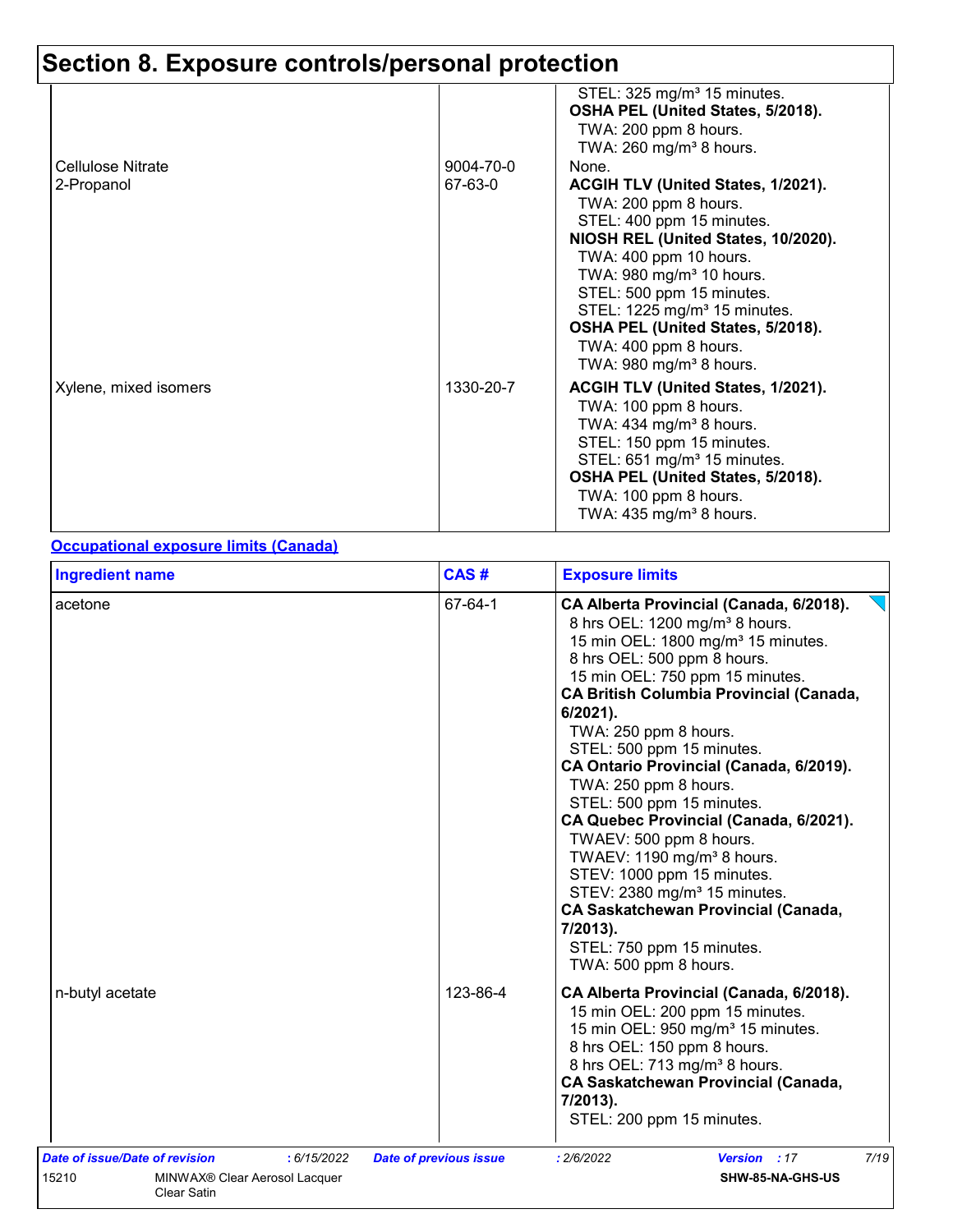| TWA: 150 ppm 8 hours.<br>CA Ontario Provincial (Canada, 6/2019).<br>STEL: 150 ppm 15 minutes.<br>TWA: 50 ppm 8 hours.<br><b>CA British Columbia Provincial (Canada,</b><br>$6/2021$ ).<br>STEL: 150 ppm 15 minutes.<br>TWA: 50 ppm 8 hours.<br>CA Quebec Provincial (Canada, 6/2021).<br>STEV: 150 ppm 15 minutes.<br>TWAEV: 50 ppm 8 hours.<br>Normal propane<br>74-98-6<br>CA Alberta Provincial (Canada, 6/2018).<br>8 hrs OEL: 1000 ppm 8 hours.<br>CA Quebec Provincial (Canada, 6/2021).<br>TWAEV: 1000 ppm 8 hours.<br>TWAEV: 1800 mg/m <sup>3</sup> 8 hours.<br><b>CA Saskatchewan Provincial (Canada,</b><br>7/2013).<br>STEL: 1250 ppm 15 minutes.<br>TWA: 1000 ppm 8 hours.<br><b>CA British Columbia Provincial (Canada,</b><br>6/2021). Oxygen Depletion [Asphyxiant].<br><b>Explosive potential.</b><br>CA Ontario Provincial (Canada, 6/2019).<br><b>Oxygen Depletion [Asphyxiant]. Explosive</b><br>potential.<br>106-97-8<br><b>Butane</b><br>CA Alberta Provincial (Canada, 6/2018).<br>8 hrs OEL: 1000 ppm 8 hours.<br>CA Quebec Provincial (Canada, 6/2021).<br>TWAEV: 800 ppm 8 hours.<br>TWAEV: 1900 mg/m <sup>3</sup> 8 hours.<br><b>CA Saskatchewan Provincial (Canada,</b><br>7/2013).<br>STEL: 1250 ppm 15 minutes.<br>TWA: 1000 ppm 8 hours.<br><b>CA British Columbia Provincial (Canada,</b><br>6/2021). Explosive potential.<br>STEL: 1000 ppm 15 minutes.<br>CA Ontario Provincial (Canada, 6/2019).<br><b>Explosive potential.</b><br>STEL: 1000 ppm 15 minutes.<br>67-56-1<br>Methyl alcohol<br>CA Alberta Provincial (Canada, 6/2018).<br>Absorbed through skin.<br>8 hrs OEL: 262 mg/m <sup>3</sup> 8 hours.<br>8 hrs OEL: 200 ppm 8 hours.<br>15 min OEL: 250 ppm 15 minutes.<br>15 min OEL: 328 mg/m <sup>3</sup> 15 minutes.<br><b>CA British Columbia Provincial (Canada,</b><br>6/2021). Absorbed through skin.<br>TWA: 200 ppm 8 hours.<br>STEL: 250 ppm 15 minutes.<br>CA Ontario Provincial (Canada, 6/2019).<br>Absorbed through skin.<br>TWA: 200 ppm 8 hours. |  |                           |
|-------------------------------------------------------------------------------------------------------------------------------------------------------------------------------------------------------------------------------------------------------------------------------------------------------------------------------------------------------------------------------------------------------------------------------------------------------------------------------------------------------------------------------------------------------------------------------------------------------------------------------------------------------------------------------------------------------------------------------------------------------------------------------------------------------------------------------------------------------------------------------------------------------------------------------------------------------------------------------------------------------------------------------------------------------------------------------------------------------------------------------------------------------------------------------------------------------------------------------------------------------------------------------------------------------------------------------------------------------------------------------------------------------------------------------------------------------------------------------------------------------------------------------------------------------------------------------------------------------------------------------------------------------------------------------------------------------------------------------------------------------------------------------------------------------------------------------------------------------------------------------------------------------------------------------------------------------------------------------------------------------------|--|---------------------------|
|                                                                                                                                                                                                                                                                                                                                                                                                                                                                                                                                                                                                                                                                                                                                                                                                                                                                                                                                                                                                                                                                                                                                                                                                                                                                                                                                                                                                                                                                                                                                                                                                                                                                                                                                                                                                                                                                                                                                                                                                             |  |                           |
|                                                                                                                                                                                                                                                                                                                                                                                                                                                                                                                                                                                                                                                                                                                                                                                                                                                                                                                                                                                                                                                                                                                                                                                                                                                                                                                                                                                                                                                                                                                                                                                                                                                                                                                                                                                                                                                                                                                                                                                                             |  |                           |
|                                                                                                                                                                                                                                                                                                                                                                                                                                                                                                                                                                                                                                                                                                                                                                                                                                                                                                                                                                                                                                                                                                                                                                                                                                                                                                                                                                                                                                                                                                                                                                                                                                                                                                                                                                                                                                                                                                                                                                                                             |  |                           |
| CA Quebec Provincial (Canada, 6/2021).                                                                                                                                                                                                                                                                                                                                                                                                                                                                                                                                                                                                                                                                                                                                                                                                                                                                                                                                                                                                                                                                                                                                                                                                                                                                                                                                                                                                                                                                                                                                                                                                                                                                                                                                                                                                                                                                                                                                                                      |  | STEL: 250 ppm 15 minutes. |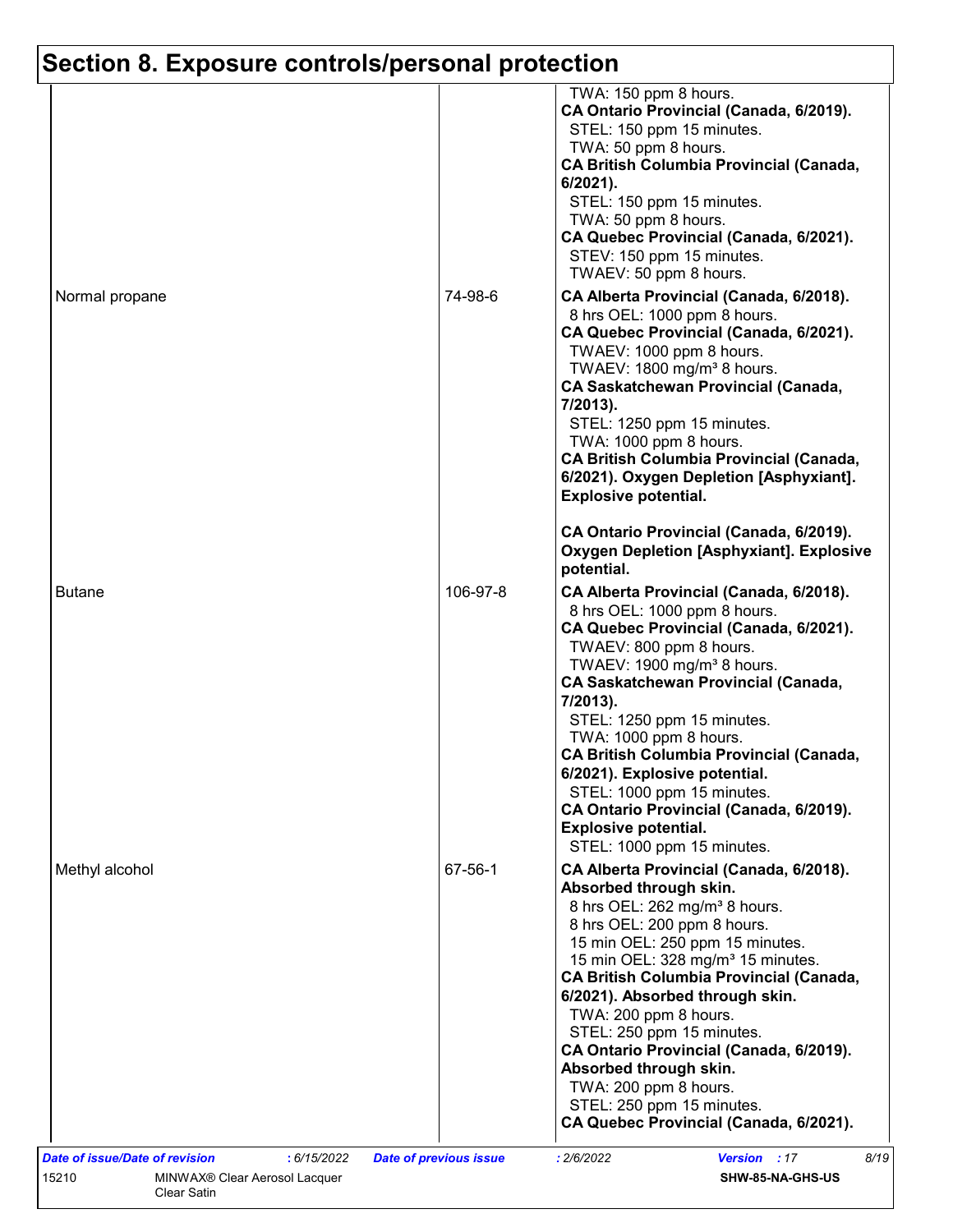|                   |           | Absorbed through skin.<br>TWAEV: 200 ppm 8 hours.<br>TWAEV: 262 mg/m <sup>3</sup> 8 hours.<br>STEV: 250 ppm 15 minutes.<br>STEV: 328 mg/m <sup>3</sup> 15 minutes.<br><b>CA Saskatchewan Provincial (Canada,</b><br>7/2013). Absorbed through skin.<br>STEL: 250 ppm 15 minutes.<br>TWA: 200 ppm 8 hours.                                                                                                                                                                                                                                                                                                                                                                                                                              |
|-------------------|-----------|----------------------------------------------------------------------------------------------------------------------------------------------------------------------------------------------------------------------------------------------------------------------------------------------------------------------------------------------------------------------------------------------------------------------------------------------------------------------------------------------------------------------------------------------------------------------------------------------------------------------------------------------------------------------------------------------------------------------------------------|
| Isopropyl alcohol | 67-63-0   | CA Alberta Provincial (Canada, 6/2018).<br>15 min OEL: 984 mg/m <sup>3</sup> 15 minutes.<br>8 hrs OEL: 200 ppm 8 hours.<br>15 min OEL: 400 ppm 15 minutes.<br>8 hrs OEL: 492 mg/m <sup>3</sup> 8 hours.<br><b>CA British Columbia Provincial (Canada,</b><br>$6/2021$ ).<br>TWA: 200 ppm 8 hours.<br>STEL: 400 ppm 15 minutes.<br>CA Ontario Provincial (Canada, 6/2019).<br>TWA: 200 ppm 8 hours.<br>STEL: 400 ppm 15 minutes.<br>CA Quebec Provincial (Canada, 6/2021).<br>TWAEV: 400 ppm 8 hours.<br>TWAEV: 983 mg/m <sup>3</sup> 8 hours.<br>STEV: 500 ppm 15 minutes.<br>STEV: 1230 mg/m <sup>3</sup> 15 minutes.<br><b>CA Saskatchewan Provincial (Canada,</b><br>7/2013).<br>STEL: 400 ppm 15 minutes.<br>TWA: 200 ppm 8 hours. |
| Xylene            | 1330-20-7 | CA Alberta Provincial (Canada, 6/2018).<br>8 hrs OEL: 100 ppm 8 hours.<br>15 min OEL: 651 mg/m <sup>3</sup> 15 minutes.<br>15 min OEL: 150 ppm 15 minutes.<br>8 hrs OEL: 434 mg/m <sup>3</sup> 8 hours.<br><b>CA British Columbia Provincial (Canada,</b><br>6/2021).<br>TWA: 100 ppm 8 hours.<br>STEL: 150 ppm 15 minutes.<br>CA Quebec Provincial (Canada, 6/2021).<br>TWAEV: 100 ppm 8 hours.<br>TWAEV: 434 mg/m <sup>3</sup> 8 hours.<br>STEV: 150 ppm 15 minutes.<br>STEV: 651 mg/m <sup>3</sup> 15 minutes.<br>CA Ontario Provincial (Canada, 6/2019).<br>STEL: 150 ppm 15 minutes.<br>TWA: 100 ppm 8 hours.<br><b>CA Saskatchewan Provincial (Canada,</b><br>7/2013).<br>STEL: 150 ppm 15 minutes.<br>TWA: 100 ppm 8 hours.     |

**Occupational exposure limits (Mexico)**

| Date of issue/Date of revision |                                              | 6/15/2022 | Date of previous issue | 2/6/2022 | <b>Version</b>   | 9/19 |
|--------------------------------|----------------------------------------------|-----------|------------------------|----------|------------------|------|
| 15210                          | MINWAX® Clear Aerosol Lacquer<br>Clear Satin |           |                        |          | SHW-85-NA-GHS-US |      |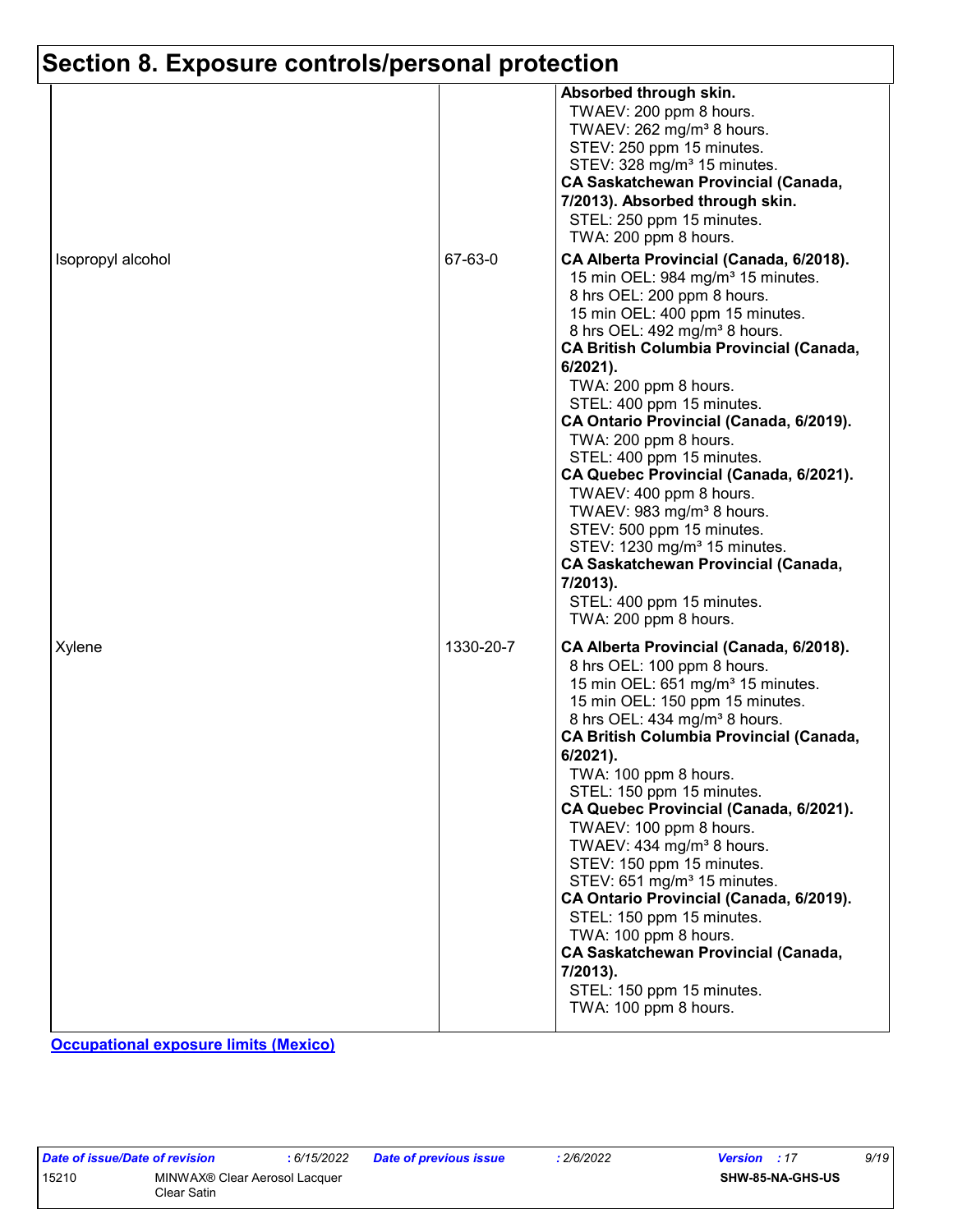|                 | CAS#     | <b>Exposure limits</b>                                                                                                                       |
|-----------------|----------|----------------------------------------------------------------------------------------------------------------------------------------------|
| Acetone         | 67-64-1  | NOM-010-STPS-2014 (Mexico, 4/2016).<br>TWA: 500 ppm 8 hours.                                                                                 |
| n-Butyl Acetate | 123-86-4 | STEL: 750 ppm 15 minutes.<br>NOM-010-STPS-2014 (Mexico, 4/2016).<br>TWA: 150 ppm 8 hours.<br>STEL: 200 ppm 15 minutes.                       |
| Propane         | 74-98-6  | NOM-010-STPS-2014 (Mexico, 4/2016).                                                                                                          |
| <b>Butane</b>   | 106-97-8 | TWA: 1000 ppm 8 hours.<br>NOM-010-STPS-2014 (Mexico, 4/2016).<br>TWA: 1000 ppm 8 hours.                                                      |
| methanol        | 67-56-1  | NOM-010-STPS-2014 (Mexico, 4/2016).                                                                                                          |
| 2-Propanol      | 67-63-0  | Absorbed through skin.<br>TWA: 200 ppm 8 hours.<br>STEL: 250 ppm 15 minutes.<br>NOM-010-STPS-2014 (Mexico, 4/2016).<br>TWA: 200 ppm 8 hours. |
|                 |          | STEL: 400 ppm 15 minutes.                                                                                                                    |

| <b>Appropriate engineering</b><br>controls | : Use only with adequate ventilation. Use process enclosures, local exhaust ventilation or<br>other engineering controls to keep worker exposure to airborne contaminants below any<br>recommended or statutory limits. The engineering controls also need to keep gas,<br>vapor or dust concentrations below any lower explosive limits. Use explosion-proof<br>ventilation equipment.                                                                                                                                                                                                                                |
|--------------------------------------------|------------------------------------------------------------------------------------------------------------------------------------------------------------------------------------------------------------------------------------------------------------------------------------------------------------------------------------------------------------------------------------------------------------------------------------------------------------------------------------------------------------------------------------------------------------------------------------------------------------------------|
| <b>Environmental exposure</b><br>controls  | : Emissions from ventilation or work process equipment should be checked to ensure<br>they comply with the requirements of environmental protection legislation. In some<br>cases, fume scrubbers, filters or engineering modifications to the process equipment<br>will be necessary to reduce emissions to acceptable levels.                                                                                                                                                                                                                                                                                        |
| <b>Individual protection measures</b>      |                                                                                                                                                                                                                                                                                                                                                                                                                                                                                                                                                                                                                        |
| <b>Hygiene measures</b>                    | : Wash hands, forearms and face thoroughly after handling chemical products, before<br>eating, smoking and using the lavatory and at the end of the working period.<br>Appropriate techniques should be used to remove potentially contaminated clothing.<br>Wash contaminated clothing before reusing. Ensure that eyewash stations and safety<br>showers are close to the workstation location.                                                                                                                                                                                                                      |
| <b>Eye/face protection</b>                 | : Safety eyewear complying with an approved standard should be used when a risk<br>assessment indicates this is necessary to avoid exposure to liquid splashes, mists,<br>gases or dusts. If contact is possible, the following protection should be worn, unless<br>the assessment indicates a higher degree of protection: chemical splash goggles.                                                                                                                                                                                                                                                                  |
| <b>Skin protection</b>                     |                                                                                                                                                                                                                                                                                                                                                                                                                                                                                                                                                                                                                        |
| <b>Hand protection</b>                     | : Chemical-resistant, impervious gloves complying with an approved standard should be<br>worn at all times when handling chemical products if a risk assessment indicates this is<br>necessary. Considering the parameters specified by the glove manufacturer, check<br>during use that the gloves are still retaining their protective properties. It should be<br>noted that the time to breakthrough for any glove material may be different for different<br>glove manufacturers. In the case of mixtures, consisting of several substances, the<br>protection time of the gloves cannot be accurately estimated. |
| <b>Body protection</b>                     | : Personal protective equipment for the body should be selected based on the task being<br>performed and the risks involved and should be approved by a specialist before<br>handling this product. When there is a risk of ignition from static electricity, wear anti-<br>static protective clothing. For the greatest protection from static discharges, clothing<br>should include anti-static overalls, boots and gloves.                                                                                                                                                                                         |
| <b>Other skin protection</b>               | : Appropriate footwear and any additional skin protection measures should be selected<br>based on the task being performed and the risks involved and should be approved by a<br>specialist before handling this product.                                                                                                                                                                                                                                                                                                                                                                                              |
| Date of issue/Date of revision             | : 6/15/2022<br>: 2/6/2022<br>Version : 17<br>10/19<br><b>Date of previous issue</b>                                                                                                                                                                                                                                                                                                                                                                                                                                                                                                                                    |

|       | ------------                                 | __________________ | ----------- |                  | ---- |
|-------|----------------------------------------------|--------------------|-------------|------------------|------|
| 15210 | MINWAX® Clear Aerosol Lacquer<br>Clear Satin |                    |             | SHW-85-NA-GHS-US |      |
|       |                                              |                    |             |                  |      |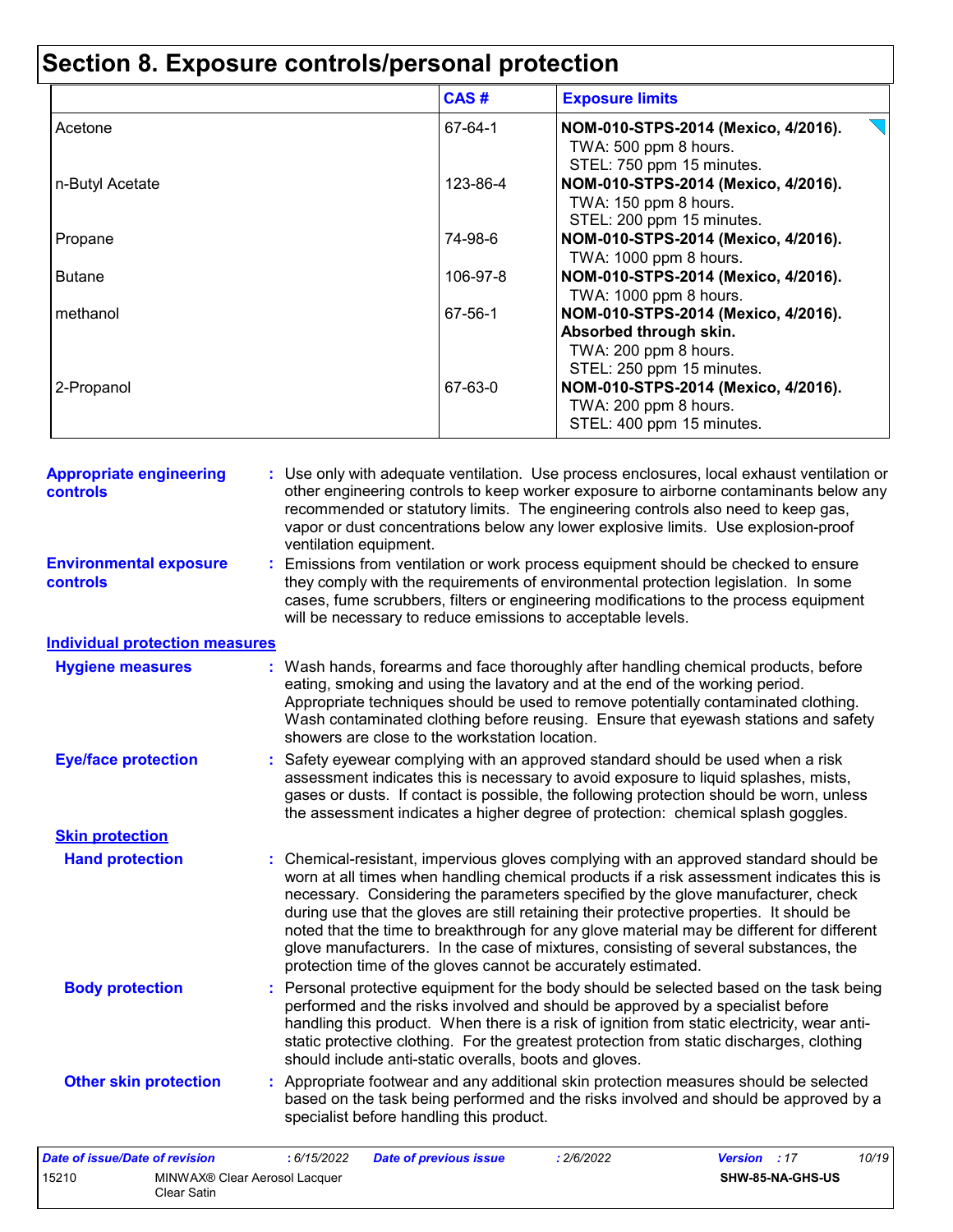#### **Respiratory protection :**

: Based on the hazard and potential for exposure, select a respirator that meets the appropriate standard or certification. Respirators must be used according to a respiratory protection program to ensure proper fitting, training, and other important aspects of use.

### **Section 9. Physical and chemical properties**

The conditions of measurement of all properties are at standard temperature and pressure unless otherwise indicated.

| <b>Appearance</b>                                                 |                                                                |
|-------------------------------------------------------------------|----------------------------------------------------------------|
| <b>Physical state</b>                                             | $:$ Liquid.                                                    |
| Color                                                             | : Not available.                                               |
| Odor                                                              | : Not available.                                               |
| <b>Odor threshold</b>                                             | Not available.                                                 |
| pH                                                                | : 7                                                            |
| <b>Melting point/freezing point</b>                               | : Not available.                                               |
| <b>Boiling point, initial boiling</b><br>point, and boiling range | : Not available.                                               |
| <b>Flash point</b>                                                | : Closed cup: -29°C (-20.2°F) [Pensky-Martens Closed Cup]      |
| <b>Evaporation rate</b>                                           | $: 5.6$ (butyl acetate = 1)                                    |
| <b>Flammability</b>                                               | $:$ Not available.                                             |
| Lower and upper explosion<br>limit/flammability limit             | Lower: 1.38%<br>Upper: 36.5%                                   |
| <b>Vapor pressure</b>                                             | : $101.3$ kPa (760 mm Hg)                                      |
| <b>Relative vapor density</b>                                     | : 1.11 [Air = 1]                                               |
| <b>Relative density</b>                                           | : 0.74                                                         |
| <b>Solubility</b>                                                 | Not available.                                                 |
| <b>Partition coefficient: n-</b><br>octanol/water                 | : Not applicable.                                              |
| <b>Auto-ignition temperature</b>                                  | : Not available.                                               |
| <b>Decomposition temperature</b>                                  | Not available.                                                 |
| <b>Viscosity</b>                                                  | Kinematic (40°C (104°F)): <20.5 mm <sup>2</sup> /s (<20.5 cSt) |
| <b>Molecular weight</b>                                           | Not applicable.                                                |
| <b>Aerosol product</b>                                            |                                                                |
| <b>Type of aerosol</b>                                            | : Spray                                                        |
| <b>Heat of combustion</b>                                         | : $28.538$ kJ/g                                                |

### **Section 10. Stability and reactivity**

| <b>Reactivity</b>                                   | : No specific test data related to reactivity available for this product or its ingredients. |
|-----------------------------------------------------|----------------------------------------------------------------------------------------------|
| <b>Chemical stability</b>                           | : The product is stable.                                                                     |
| <b>Possibility of hazardous</b><br><b>reactions</b> | : Under normal conditions of storage and use, hazardous reactions will not occur.            |
| <b>Conditions to avoid</b>                          | : Avoid all possible sources of ignition (spark or flame).                                   |
| <b>Incompatible materials</b>                       | : No specific data.                                                                          |
|                                                     |                                                                                              |

| Date of issue/Date of revision                                    |  | : 6/15/2022 | <b>Date of previous issue</b> | : 2/6/2022       | <b>Version</b> : 17 | 11/19 |
|-------------------------------------------------------------------|--|-------------|-------------------------------|------------------|---------------------|-------|
| 15210<br>MINWAX <sup>®</sup> Clear Aerosol Lacquer<br>Clear Satin |  |             |                               | SHW-85-NA-GHS-US |                     |       |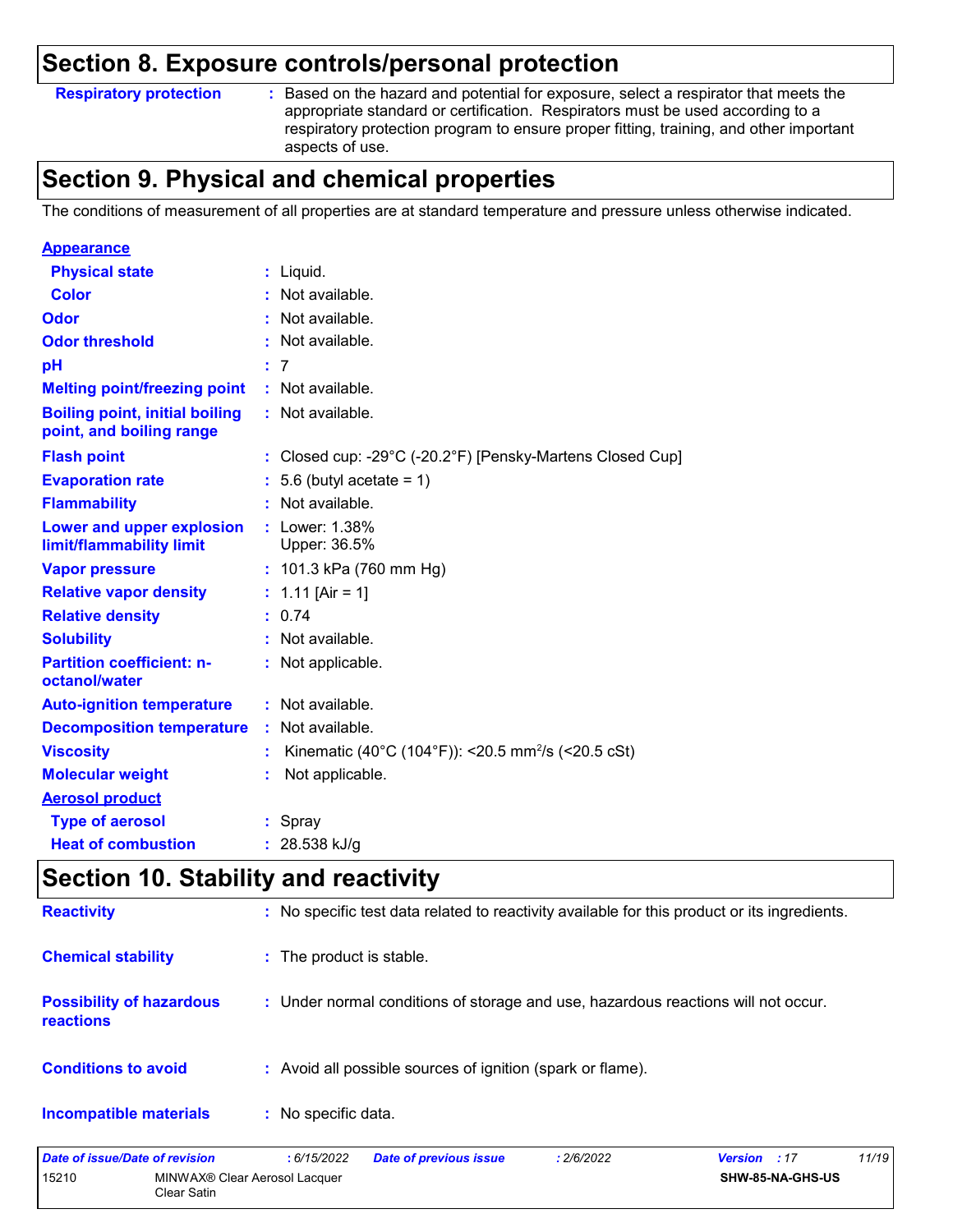### **Section 10. Stability and reactivity**

#### **Hazardous decomposition products**

Under normal conditions of storage and use, hazardous decomposition products should **:** not be produced.

### **Section 11. Toxicological information**

#### **Information on toxicological effects**

#### **Acute toxicity**

| <b>Product/ingredient name</b> | <b>Result</b>                | <b>Species</b> | <b>Dose</b>               | <b>Exposure</b>    |
|--------------------------------|------------------------------|----------------|---------------------------|--------------------|
| Acetone                        | LD50 Oral                    | Rat            | 5800 mg/kg                |                    |
| n-Butyl Acetate                | LD50 Dermal                  | Rabbit         | >17600 mg/kg              |                    |
|                                | LD50 Oral                    | Rat            | 10768 mg/kg               |                    |
| <b>Butane</b>                  | <b>LC50 Inhalation Vapor</b> | Rat            | 658000 mg/m <sup>3</sup>  | 4 hours            |
| Methanol                       | LC50 Inhalation Gas.         | Rat            | 145000 ppm                | 1 hours            |
|                                | LC50 Inhalation Gas.         | Rat            | 64000 ppm                 | 4 hours            |
|                                | LD50 Dermal                  | Rabbit         | 15800 mg/kg               |                    |
|                                | LD50 Oral                    | Rat            | 5600 mg/kg                |                    |
| Cellulose Nitrate              | LD50 Oral                    | Rat            | $>5$ g/kg                 |                    |
| 2-Propanol                     | LD50 Dermal                  | Rabbit         | 12800 mg/kg               |                    |
|                                | LD50 Oral                    | Rat            | 5000 mg/kg                |                    |
| Xylene, mixed isomers          | LC50 Inhalation Gas.         | Rat            | 6700 ppm                  | 4 hours            |
|                                | LD50 Oral                    | Rat            | 4300 mg/kg                |                    |
| <b>Irritation/Corrosion</b>    |                              |                |                           |                    |
| <b>Product/ingradiant nama</b> | <b>Rogult</b>                | <b>Snacias</b> | Score<br><b>E</b> vnosure | <b>Ohearvation</b> |

| <b>Product/ingredient name</b> | <b>Result</b>            | <b>Species</b> | <b>Score</b> | <b>Exposure</b>   | <b>Observation</b> |
|--------------------------------|--------------------------|----------------|--------------|-------------------|--------------------|
| Acetone                        | Eyes - Mild irritant     | Human          |              | 186300 ppm        |                    |
|                                | Eyes - Mild irritant     | Rabbit         |              | $10$ uL           |                    |
|                                | Eyes - Moderate irritant | Rabbit         |              | 24 hours 20       |                    |
|                                |                          |                |              | mg                |                    |
|                                | Eyes - Severe irritant   | Rabbit         |              | $20 \, mg$        |                    |
|                                | Skin - Mild irritant     | Rabbit         |              | 24 hours 500      |                    |
|                                |                          |                |              | mg                |                    |
|                                | Skin - Mild irritant     | Rabbit         |              | 395 mg            |                    |
| n-Butyl Acetate                | Eyes - Moderate irritant | Rabbit         |              | 100 mg            |                    |
|                                | Skin - Moderate irritant | Rabbit         |              | 24 hours 500      |                    |
|                                |                          |                |              | mg                |                    |
| Methanol                       | Eyes - Moderate irritant | Rabbit         |              | 24 hours 100      |                    |
|                                |                          |                |              | mg                |                    |
|                                | Eyes - Moderate irritant | Rabbit         |              | 40 mg             |                    |
|                                | Skin - Moderate irritant | Rabbit         |              | 24 hours 20       |                    |
|                                |                          |                |              | mg                |                    |
| 2-Propanol                     | Eyes - Moderate irritant | Rabbit         |              | 24 hours 100      |                    |
|                                |                          |                |              | mg                |                    |
|                                | Eyes - Moderate irritant | Rabbit         |              | $10 \, \text{mg}$ |                    |
|                                | Eyes - Severe irritant   | Rabbit         |              | $100$ mg          |                    |
|                                | Skin - Mild irritant     | Rabbit         |              | 500 mg            |                    |
| Xylene, mixed isomers          | Eyes - Mild irritant     | Rabbit         |              | 87 mg             |                    |
|                                | Eyes - Severe irritant   | Rabbit         |              | 24 hours 5        |                    |
|                                |                          |                |              | mg                |                    |
|                                | Skin - Mild irritant     | Rat            |              | 8 hours 60 uL     |                    |
|                                | Skin - Moderate irritant | Rabbit         |              | 24 hours 500      |                    |
|                                |                          |                |              | mg                |                    |
|                                | Skin - Moderate irritant | Rabbit         |              | 100 %             |                    |

#### **Sensitization**

Not available.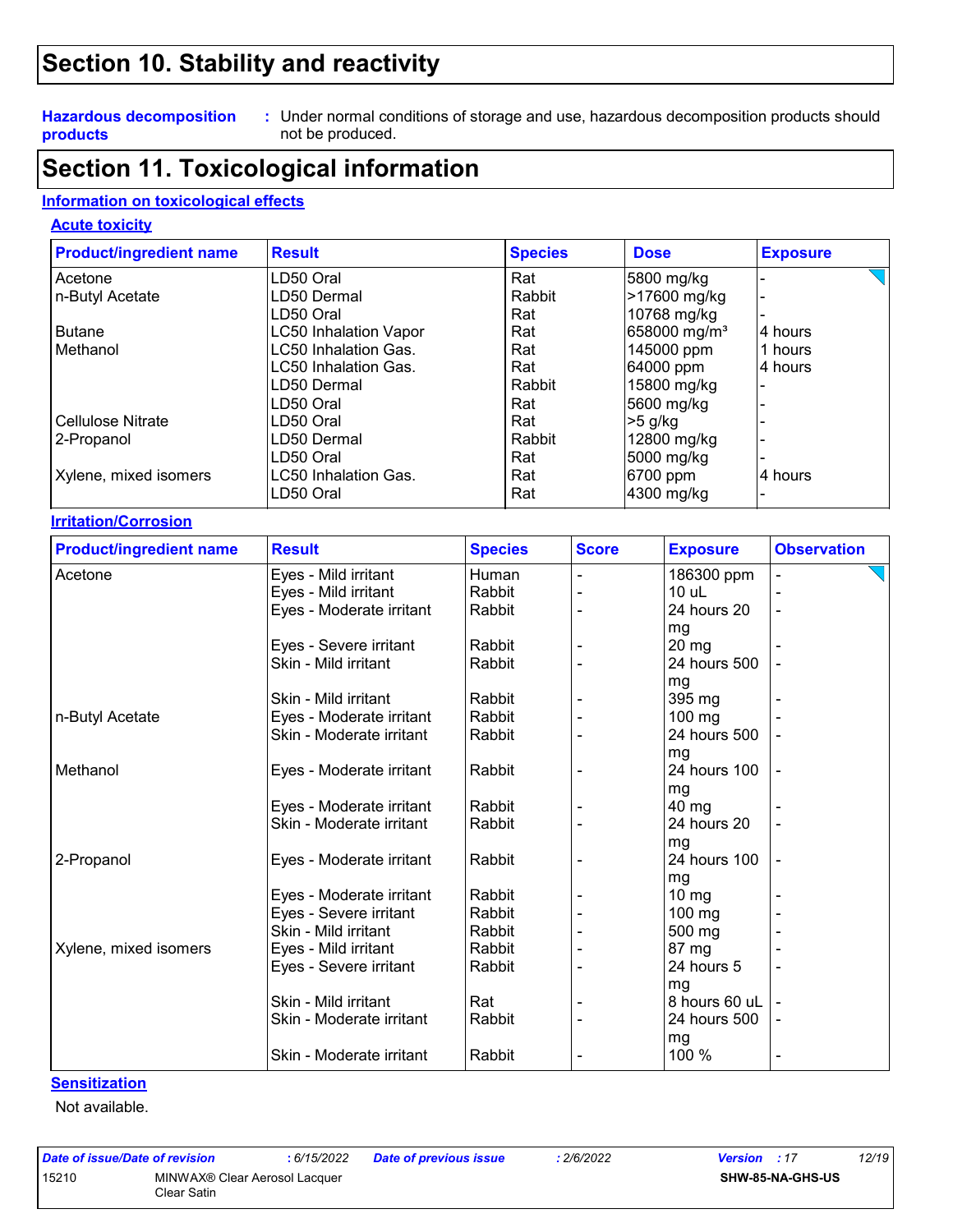### **Section 11. Toxicological information**

#### **Mutagenicity**

Not available.

### **Carcinogenicity**

Not available.

#### **Classification**

| <b>Product/ingredient name</b> | <b>OSHA</b> | <b>IARC</b> | <b>NTP</b> |
|--------------------------------|-------------|-------------|------------|
| 2-Propanol                     |             |             |            |
| Xylene, mixed isomers          |             |             |            |

#### **Reproductive toxicity**

Not available.

#### **Teratogenicity**

Not available.

#### **Specific target organ toxicity (single exposure)**

| <b>Name</b>           | <b>Category</b> | <b>Route of</b><br>exposure | <b>Target organs</b>            |
|-----------------------|-----------------|-----------------------------|---------------------------------|
| Acetone               | Category 3      |                             | Respiratory tract<br>irritation |
|                       | Category 3      |                             | Narcotic effects                |
| n-Butyl Acetate       | Category 3      |                             | Narcotic effects                |
| Propane               | Category 3      |                             | Respiratory tract<br>irritation |
|                       | Category 3      |                             | Narcotic effects                |
| <b>Butane</b>         | Category 3      |                             | Respiratory tract<br>irritation |
|                       | Category 3      |                             | Narcotic effects                |
| Methanol              | Category 1      |                             |                                 |
|                       | Category 3      |                             | Narcotic effects                |
| 2-Propanol            | Category 3      |                             | Narcotic effects                |
| Xylene, mixed isomers | Category 3      |                             | Respiratory tract<br>irritation |

#### **Specific target organ toxicity (repeated exposure)**

| <b>Name</b>           | <b>Category</b> | <b>Route of</b><br>exposure | <b>Target organs</b> |
|-----------------------|-----------------|-----------------------------|----------------------|
| Acetone               | Category 2      |                             | -                    |
| Propane               | Category 2      |                             |                      |
| Butane                | Category 2      |                             | -                    |
| Methanol              | Category 2      |                             |                      |
| Xylene, mixed isomers | Category 2      |                             | -                    |

#### **Aspiration hazard**

| <b>Name</b>           | Result                                |
|-----------------------|---------------------------------------|
| Propane               | <b>ASPIRATION HAZARD - Category 1</b> |
| l Butane              | <b>ASPIRATION HAZARD - Category 1</b> |
| Xylene, mixed isomers | <b>ASPIRATION HAZARD - Category 1</b> |

#### **Information on the likely routes of exposure :** Not available.

#### **Potential acute health effects**

**Eye contact :** Causes serious eye irritation.

| Date of issue/Date of revision |                                                          | : 6/15/2022 | <b>Date of previous issue</b> | : 2/6/2022 | 13/19<br><b>Version</b> : 17 |
|--------------------------------|----------------------------------------------------------|-------------|-------------------------------|------------|------------------------------|
| 15210                          | MINWAX <sup>®</sup> Clear Aerosol Lacquer<br>Clear Satin |             |                               |            | <b>SHW-85-NA-GHS-US</b>      |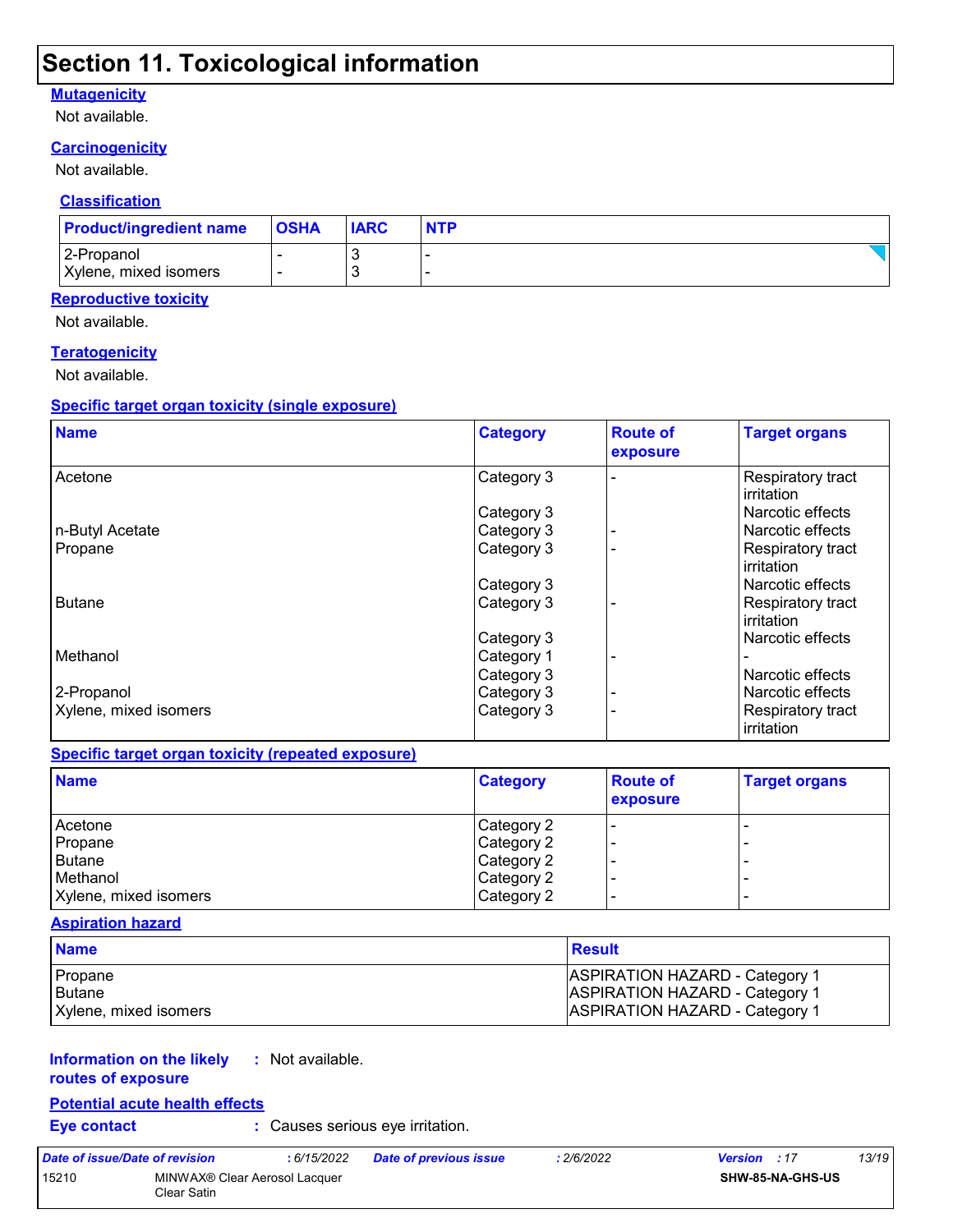### **Section 11. Toxicological information**

| <b>Skin contact</b><br>: Causes damage to organs following a single exposure in contact with skin. Causes skin<br><i>irritation.</i><br>: Causes damage to organs following a single exposure if swallowed. Can cause central<br><b>Ingestion</b><br>nervous system (CNS) depression. May be fatal if swallowed and enters airways.<br><b>Symptoms related to the physical, chemical and toxicological characteristics</b><br><b>Eye contact</b><br>: Adverse symptoms may include the following:<br>pain or irritation<br>watering<br>redness<br><b>Inhalation</b><br>: Adverse symptoms may include the following:<br>respiratory tract irritation<br>coughing<br>nausea or vomiting<br>headache<br>drowsiness/fatigue<br>dizziness/vertigo<br>unconsciousness<br><b>Skin contact</b><br>: Adverse symptoms may include the following:<br>irritation<br>redness<br><b>Ingestion</b><br>: Adverse symptoms may include the following:<br>nausea or vomiting<br>Delayed and immediate effects and also chronic effects from short and long term exposure<br><b>Short term exposure</b><br><b>Potential immediate</b><br>: Not available.<br>effects<br>: Not available.<br><b>Potential delayed effects</b><br><b>Long term exposure</b><br><b>Potential immediate</b><br>: Not available.<br>effects<br><b>Potential delayed effects</b><br>: Not available.<br><b>Potential chronic health effects</b><br>Not available.<br><b>General</b><br>: May cause damage to organs through prolonged or repeated exposure.<br><b>Carcinogenicity</b><br>: No known significant effects or critical hazards.<br><b>Mutagenicity</b><br>: No known significant effects or critical hazards.<br><b>Teratogenicity</b><br>: No known significant effects or critical hazards.<br><b>Developmental effects</b><br>: No known significant effects or critical hazards.<br><b>Fertility effects</b><br>: No known significant effects or critical hazards. | <b>Inhalation</b> | : Causes damage to organs following a single exposure if inhaled. Can cause central<br>nervous system (CNS) depression. May cause drowsiness or dizziness. May cause<br>respiratory irritation. |
|-----------------------------------------------------------------------------------------------------------------------------------------------------------------------------------------------------------------------------------------------------------------------------------------------------------------------------------------------------------------------------------------------------------------------------------------------------------------------------------------------------------------------------------------------------------------------------------------------------------------------------------------------------------------------------------------------------------------------------------------------------------------------------------------------------------------------------------------------------------------------------------------------------------------------------------------------------------------------------------------------------------------------------------------------------------------------------------------------------------------------------------------------------------------------------------------------------------------------------------------------------------------------------------------------------------------------------------------------------------------------------------------------------------------------------------------------------------------------------------------------------------------------------------------------------------------------------------------------------------------------------------------------------------------------------------------------------------------------------------------------------------------------------------------------------------------------------------------------------------------------------------------------------------------------------------------------|-------------------|-------------------------------------------------------------------------------------------------------------------------------------------------------------------------------------------------|
|                                                                                                                                                                                                                                                                                                                                                                                                                                                                                                                                                                                                                                                                                                                                                                                                                                                                                                                                                                                                                                                                                                                                                                                                                                                                                                                                                                                                                                                                                                                                                                                                                                                                                                                                                                                                                                                                                                                                               |                   |                                                                                                                                                                                                 |
|                                                                                                                                                                                                                                                                                                                                                                                                                                                                                                                                                                                                                                                                                                                                                                                                                                                                                                                                                                                                                                                                                                                                                                                                                                                                                                                                                                                                                                                                                                                                                                                                                                                                                                                                                                                                                                                                                                                                               |                   |                                                                                                                                                                                                 |
|                                                                                                                                                                                                                                                                                                                                                                                                                                                                                                                                                                                                                                                                                                                                                                                                                                                                                                                                                                                                                                                                                                                                                                                                                                                                                                                                                                                                                                                                                                                                                                                                                                                                                                                                                                                                                                                                                                                                               |                   |                                                                                                                                                                                                 |
|                                                                                                                                                                                                                                                                                                                                                                                                                                                                                                                                                                                                                                                                                                                                                                                                                                                                                                                                                                                                                                                                                                                                                                                                                                                                                                                                                                                                                                                                                                                                                                                                                                                                                                                                                                                                                                                                                                                                               |                   |                                                                                                                                                                                                 |
|                                                                                                                                                                                                                                                                                                                                                                                                                                                                                                                                                                                                                                                                                                                                                                                                                                                                                                                                                                                                                                                                                                                                                                                                                                                                                                                                                                                                                                                                                                                                                                                                                                                                                                                                                                                                                                                                                                                                               |                   |                                                                                                                                                                                                 |
|                                                                                                                                                                                                                                                                                                                                                                                                                                                                                                                                                                                                                                                                                                                                                                                                                                                                                                                                                                                                                                                                                                                                                                                                                                                                                                                                                                                                                                                                                                                                                                                                                                                                                                                                                                                                                                                                                                                                               |                   |                                                                                                                                                                                                 |
|                                                                                                                                                                                                                                                                                                                                                                                                                                                                                                                                                                                                                                                                                                                                                                                                                                                                                                                                                                                                                                                                                                                                                                                                                                                                                                                                                                                                                                                                                                                                                                                                                                                                                                                                                                                                                                                                                                                                               |                   |                                                                                                                                                                                                 |
|                                                                                                                                                                                                                                                                                                                                                                                                                                                                                                                                                                                                                                                                                                                                                                                                                                                                                                                                                                                                                                                                                                                                                                                                                                                                                                                                                                                                                                                                                                                                                                                                                                                                                                                                                                                                                                                                                                                                               |                   |                                                                                                                                                                                                 |
|                                                                                                                                                                                                                                                                                                                                                                                                                                                                                                                                                                                                                                                                                                                                                                                                                                                                                                                                                                                                                                                                                                                                                                                                                                                                                                                                                                                                                                                                                                                                                                                                                                                                                                                                                                                                                                                                                                                                               |                   |                                                                                                                                                                                                 |
|                                                                                                                                                                                                                                                                                                                                                                                                                                                                                                                                                                                                                                                                                                                                                                                                                                                                                                                                                                                                                                                                                                                                                                                                                                                                                                                                                                                                                                                                                                                                                                                                                                                                                                                                                                                                                                                                                                                                               |                   |                                                                                                                                                                                                 |
|                                                                                                                                                                                                                                                                                                                                                                                                                                                                                                                                                                                                                                                                                                                                                                                                                                                                                                                                                                                                                                                                                                                                                                                                                                                                                                                                                                                                                                                                                                                                                                                                                                                                                                                                                                                                                                                                                                                                               |                   |                                                                                                                                                                                                 |
|                                                                                                                                                                                                                                                                                                                                                                                                                                                                                                                                                                                                                                                                                                                                                                                                                                                                                                                                                                                                                                                                                                                                                                                                                                                                                                                                                                                                                                                                                                                                                                                                                                                                                                                                                                                                                                                                                                                                               |                   |                                                                                                                                                                                                 |
|                                                                                                                                                                                                                                                                                                                                                                                                                                                                                                                                                                                                                                                                                                                                                                                                                                                                                                                                                                                                                                                                                                                                                                                                                                                                                                                                                                                                                                                                                                                                                                                                                                                                                                                                                                                                                                                                                                                                               |                   |                                                                                                                                                                                                 |
|                                                                                                                                                                                                                                                                                                                                                                                                                                                                                                                                                                                                                                                                                                                                                                                                                                                                                                                                                                                                                                                                                                                                                                                                                                                                                                                                                                                                                                                                                                                                                                                                                                                                                                                                                                                                                                                                                                                                               |                   |                                                                                                                                                                                                 |
|                                                                                                                                                                                                                                                                                                                                                                                                                                                                                                                                                                                                                                                                                                                                                                                                                                                                                                                                                                                                                                                                                                                                                                                                                                                                                                                                                                                                                                                                                                                                                                                                                                                                                                                                                                                                                                                                                                                                               |                   |                                                                                                                                                                                                 |
|                                                                                                                                                                                                                                                                                                                                                                                                                                                                                                                                                                                                                                                                                                                                                                                                                                                                                                                                                                                                                                                                                                                                                                                                                                                                                                                                                                                                                                                                                                                                                                                                                                                                                                                                                                                                                                                                                                                                               |                   |                                                                                                                                                                                                 |
|                                                                                                                                                                                                                                                                                                                                                                                                                                                                                                                                                                                                                                                                                                                                                                                                                                                                                                                                                                                                                                                                                                                                                                                                                                                                                                                                                                                                                                                                                                                                                                                                                                                                                                                                                                                                                                                                                                                                               |                   |                                                                                                                                                                                                 |
|                                                                                                                                                                                                                                                                                                                                                                                                                                                                                                                                                                                                                                                                                                                                                                                                                                                                                                                                                                                                                                                                                                                                                                                                                                                                                                                                                                                                                                                                                                                                                                                                                                                                                                                                                                                                                                                                                                                                               |                   |                                                                                                                                                                                                 |
|                                                                                                                                                                                                                                                                                                                                                                                                                                                                                                                                                                                                                                                                                                                                                                                                                                                                                                                                                                                                                                                                                                                                                                                                                                                                                                                                                                                                                                                                                                                                                                                                                                                                                                                                                                                                                                                                                                                                               |                   |                                                                                                                                                                                                 |
|                                                                                                                                                                                                                                                                                                                                                                                                                                                                                                                                                                                                                                                                                                                                                                                                                                                                                                                                                                                                                                                                                                                                                                                                                                                                                                                                                                                                                                                                                                                                                                                                                                                                                                                                                                                                                                                                                                                                               |                   |                                                                                                                                                                                                 |
|                                                                                                                                                                                                                                                                                                                                                                                                                                                                                                                                                                                                                                                                                                                                                                                                                                                                                                                                                                                                                                                                                                                                                                                                                                                                                                                                                                                                                                                                                                                                                                                                                                                                                                                                                                                                                                                                                                                                               |                   |                                                                                                                                                                                                 |

**Acute toxicity estimates**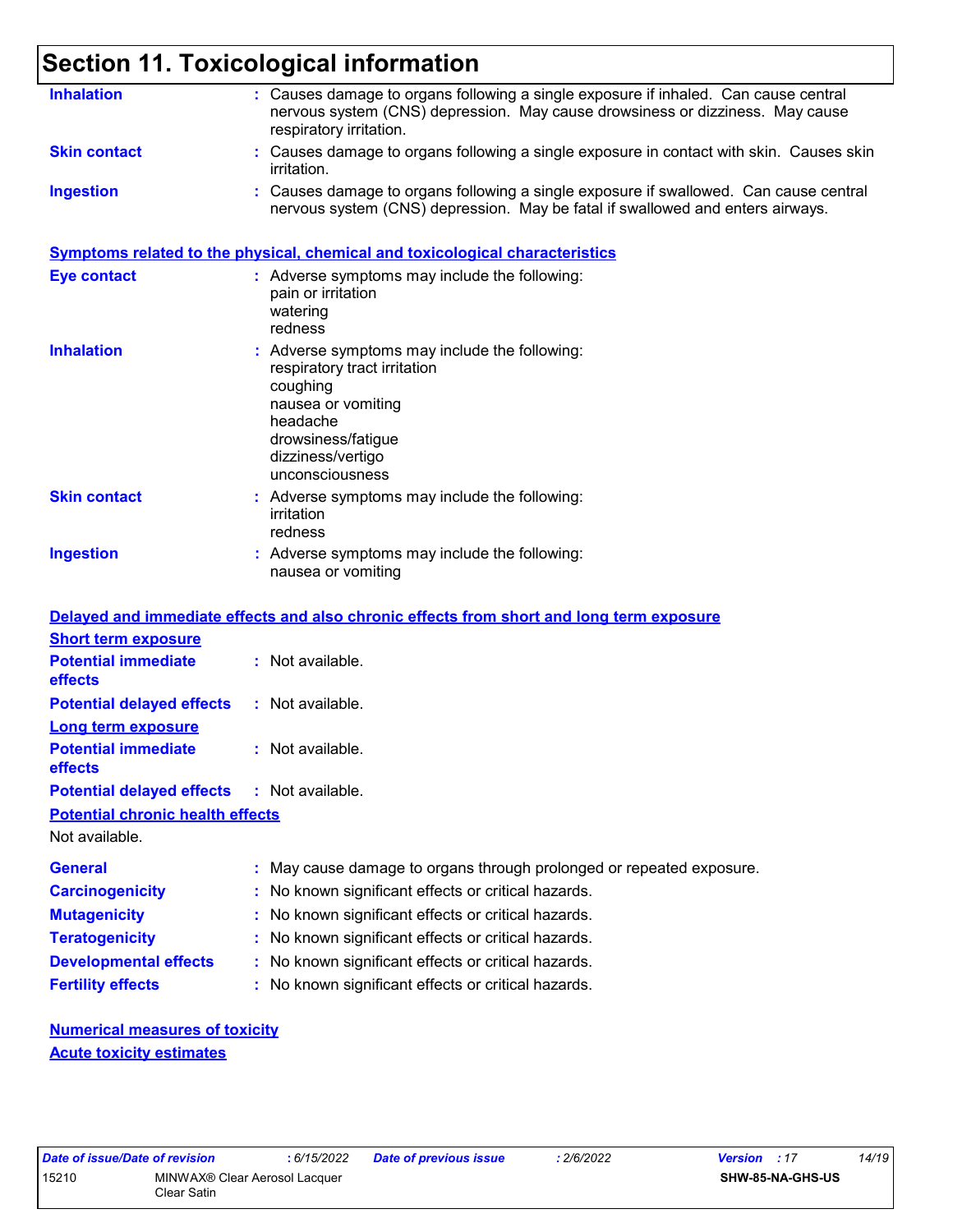## **Section 11. Toxicological information**

| -                                     |                                              |
|---------------------------------------|----------------------------------------------|
| <b>Route</b>                          | <b>ATE</b> value                             |
| Oral<br>Dermal<br>Inhalation (vapors) | 2203.49 mg/kg<br>6414.43 mg/kg<br>63.11 mg/l |

## **Section 12. Ecological information**

| <b>Toxicity</b>                |                                      |                                            |                 |
|--------------------------------|--------------------------------------|--------------------------------------------|-----------------|
| <b>Product/ingredient name</b> | <b>Result</b>                        | <b>Species</b>                             | <b>Exposure</b> |
| Acetone                        | Acute EC50 7200000 µg/l Fresh water  | Algae - Selenastrum sp.                    | 96 hours        |
|                                | Acute LC50 4.42589 ml/L Marine water | Crustaceans - Acartia tonsa -<br>Copepodid | 48 hours        |
|                                | Acute LC50 7460000 µg/l Fresh water  | Daphnia - Daphnia cucullata                | 48 hours        |
|                                | Acute LC50 5600 ppm Fresh water      | Fish - Poecilia reticulata                 | 96 hours        |
|                                | Chronic NOEC 4.95 mg/l Marine water  | Algae - Ulva pertusa                       | 96 hours        |
|                                | Chronic NOEC 0.016 ml/L Fresh water  | Crustaceans - Daphniidae                   | 21 days         |
|                                | Chronic NOEC 0.1 ml/L Fresh water    | Daphnia - Daphnia magna -<br>Neonate       | 21 days         |
|                                | Chronic NOEC 5 µg/l Marine water     | Fish - Gasterosteus aculeatus -<br>Larvae  | 42 days         |
| n-Butyl Acetate                | Acute LC50 32 mg/l Marine water      | Crustaceans - Artemia salina               | 48 hours        |
|                                | Acute LC50 18000 µg/l Fresh water    | Fish - Pimephales promelas                 | 96 hours        |
| Methanol                       | Acute EC50 16.912 mg/l Marine water  | Algae - Ulva pertusa                       | 96 hours        |
|                                | Acute LC50 2500000 µg/l Marine water | Crustaceans - Crangon crangon -<br>Adult   | 48 hours        |
|                                | Acute LC50 3289 mg/l Fresh water     | Daphnia - Daphnia magna -<br>Neonate       | 48 hours        |
|                                | Acute LC50 290 mg/l Fresh water      | Fish - Danio rerio - Egg                   | 96 hours        |
|                                | Chronic NOEC 9.96 mg/l Marine water  | Algae - Ulva pertusa                       | 96 hours        |
| 2-Propanol                     | Acute EC50 7550 mg/l Fresh water     | Daphnia - Daphnia magna -<br>Neonate       | 48 hours        |
|                                | Acute LC50 1400000 µg/l Marine water | Crustaceans - Crangon crangon              | 48 hours        |
|                                | Acute LC50 4200 mg/l Fresh water     | Fish - Rasbora heteromorpha                | 96 hours        |
| Xylene, mixed isomers          | Acute LC50 8500 µg/l Marine water    | Crustaceans - Palaemonetes<br>pugio        | 48 hours        |
|                                | Acute LC50 13400 µg/l Fresh water    | Fish - Pimephales promelas                 | 96 hours        |

#### **Persistence and degradability**

| <b>Product/ingredient name</b> | <b>Aquatic half-life</b> | <b>Photolysis</b> | Biodegradability |
|--------------------------------|--------------------------|-------------------|------------------|
| Acetone                        |                          |                   | Readily          |
| n-Butyl Acetate                |                          |                   | Readily          |
| 2-Propanol                     |                          |                   | Readily          |
| Xylene, mixed isomers          | $\overline{\phantom{0}}$ |                   | Readily          |

#### **Bioaccumulative potential**

| <b>Product/ingredient name</b> | $\mathsf{LogP}_\mathsf{ow}$ | <b>BCF</b>  | <b>Potential</b> |
|--------------------------------|-----------------------------|-------------|------------------|
| Methanol                       |                             | <10         | low              |
| Xylene, mixed isomers          |                             | 8.1 to 25.9 | low              |

#### **Mobility in soil**

| Date of issue/Date of revision |                                              | : 6/15/2022 | <b>Date of previous issue</b> | : 2/6/2022 | <b>Version</b> : 17 |                         | 15/19 |
|--------------------------------|----------------------------------------------|-------------|-------------------------------|------------|---------------------|-------------------------|-------|
| 15210                          | MINWAX® Clear Aerosol Lacquer<br>Clear Satin |             |                               |            |                     | <b>SHW-85-NA-GHS-US</b> |       |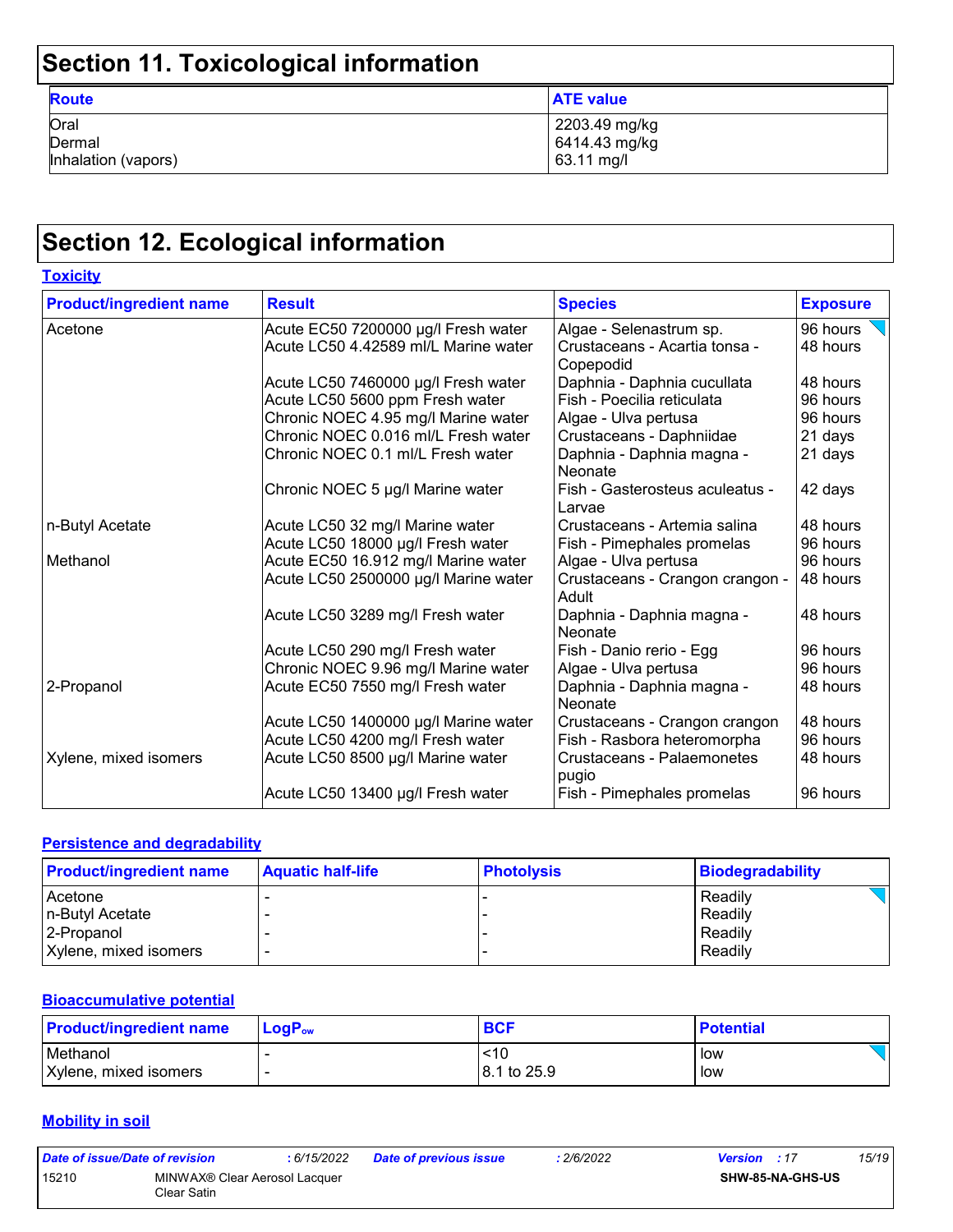### **Section 12. Ecological information**

**Soil/water partition coefficient (Koc)** 

**:** Not available.

**Other adverse effects** : No known significant effects or critical hazards.

### **Section 13. Disposal considerations**

The generation of waste should be avoided or minimized wherever possible. Disposal of this product, solutions and any by-products should at all times comply with the requirements of environmental protection and waste disposal legislation and any regional local authority requirements. Dispose of surplus and non-recyclable products via a licensed waste disposal contractor. Waste should not be disposed of untreated to the sewer unless fully compliant with the requirements of all authorities with jurisdiction. Waste packaging should be recycled. Incineration or landfill should only be considered when recycling is not feasible. This material and its container must be disposed of in a safe way. Empty containers or liners may retain some product residues. Do not puncture or incinerate container. **Disposal methods :**

### **Section 14. Transport information**

|                                         | <b>DOT</b><br><b>Classification</b>                                   | <b>TDG</b><br><b>Classification</b>                                                                                                                                                           | <b>Mexico</b><br><b>Classification</b>                                | <b>IATA</b>                                                           | <b>IMDG</b>                                                           |
|-----------------------------------------|-----------------------------------------------------------------------|-----------------------------------------------------------------------------------------------------------------------------------------------------------------------------------------------|-----------------------------------------------------------------------|-----------------------------------------------------------------------|-----------------------------------------------------------------------|
| <b>UN number</b>                        | <b>UN1950</b>                                                         | <b>UN1950</b>                                                                                                                                                                                 | <b>UN1950</b>                                                         | <b>UN1950</b>                                                         | <b>UN1950</b>                                                         |
| <b>UN proper</b><br>shipping name       | <b>AEROSOLS</b>                                                       | <b>AEROSOLS</b>                                                                                                                                                                               | <b>AEROSOLS</b>                                                       | AEROSOLS,<br>flammable                                                | <b>AEROSOLS</b>                                                       |
| <b>Transport</b><br>hazard class(es)    | 2.1                                                                   | 2.1                                                                                                                                                                                           | 2.1                                                                   | 2.1                                                                   | 2.1                                                                   |
| <b>Packing group</b>                    |                                                                       |                                                                                                                                                                                               |                                                                       |                                                                       |                                                                       |
| <b>Environmental</b><br>hazards         | No.                                                                   | No.                                                                                                                                                                                           | No.                                                                   | No.                                                                   | No.                                                                   |
| <b>Additional</b><br><b>information</b> | Dependent upon<br>container size, this                                | Product classified<br>as per the<br>following sections<br>of the<br>Transportation of<br>Dangerous Goods<br>Regulations:<br>2.13-2.17 (Class<br>2).<br>Dependent upon<br>container size, this | Dependent upon<br>container size, this                                | Dependent upon<br>container size, this                                | Dependent upon<br>container size, this                                |
|                                         | product may ship under<br>the Limited Quantity<br>shipping exception. | product may ship under<br>the Limited Quantity<br>shipping exception.                                                                                                                         | product may ship under<br>the Limited Quantity<br>shipping exception. | product may ship under<br>the Limited Quantity<br>shipping exception. | product may ship under<br>the Limited Quantity<br>shipping exception. |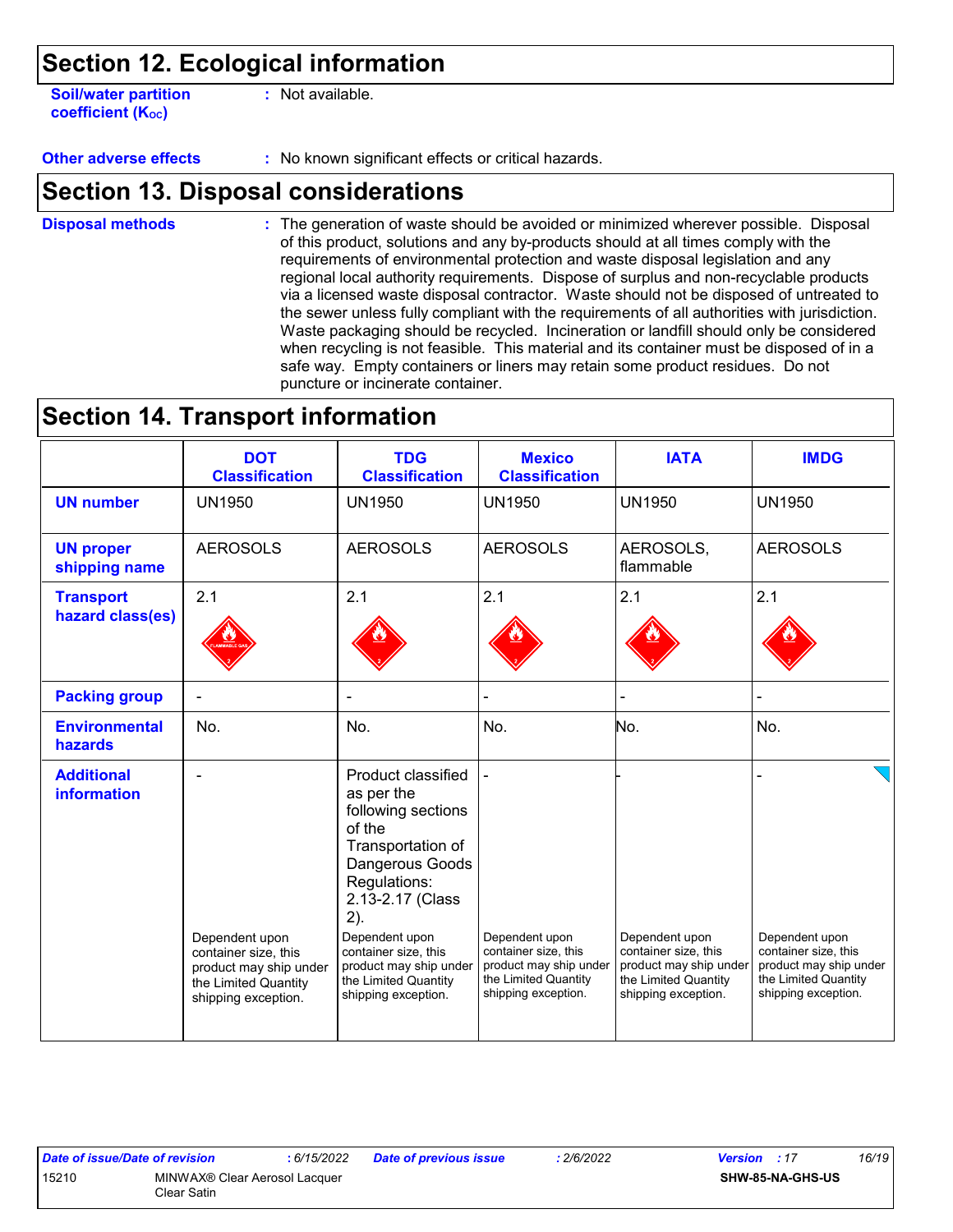### **Section 14. Transport information**

|                                                          |      | Special precautions for user : Multi-modal shipping descriptions are provided for informational purposes and do not<br>consider container sizes. The presence of a shipping description for a particular<br>mode of transport (sea, air, etc.), does not indicate that the product is packaged<br>suitably for that mode of transport. All packaging must be reviewed for suitability<br>prior to shipment, and compliance with the applicable regulations is the sole<br>responsibility of the person offering the product for transport. People loading and<br>unloading dangerous goods must be trained on all of the risks deriving from the<br>substances and on all actions in case of emergency situations. |
|----------------------------------------------------------|------|--------------------------------------------------------------------------------------------------------------------------------------------------------------------------------------------------------------------------------------------------------------------------------------------------------------------------------------------------------------------------------------------------------------------------------------------------------------------------------------------------------------------------------------------------------------------------------------------------------------------------------------------------------------------------------------------------------------------|
| <b>Transport in bulk according</b><br>to IMO instruments | - 50 | Not available.                                                                                                                                                                                                                                                                                                                                                                                                                                                                                                                                                                                                                                                                                                     |

**Proper shipping name :**

: Not available.

### **Section 15. Regulatory information**

#### **SARA 313**

SARA 313 (40 CFR 372.45) supplier notification can be found on the Environmental Data Sheet.

#### **California Prop. 65**

WARNING: This product contains chemicals known to the State of California to cause cancer and birth defects or other reproductive harm.

**International regulations**

| <b>International lists</b> | : Australia inventory (AIIC): Not determined.                |
|----------------------------|--------------------------------------------------------------|
|                            | China inventory (IECSC): Not determined.                     |
|                            | Japan inventory (CSCL): Not determined.                      |
|                            | Japan inventory (ISHL): Not determined.                      |
|                            | Korea inventory (KECI): Not determined.                      |
|                            | New Zealand Inventory of Chemicals (NZIoC): Not determined.  |
|                            | Philippines inventory (PICCS): Not determined.               |
|                            | Taiwan Chemical Substances Inventory (TCSI): Not determined. |
|                            | Thailand inventory: Not determined.                          |
|                            | Turkey inventory: Not determined.                            |
|                            | Vietnam inventory: Not determined.                           |

### **Section 16. Other information**

**Hazardous Material Information System (U.S.A.)**



**The customer is responsible for determining the PPE code for this material. For more information on HMIS® Personal Protective Equipment (PPE) codes, consult the HMIS® Implementation Manual.**

**Caution: HMIS® ratings are based on a 0-4 rating scale, with 0 representing minimal hazards or risks, and 4 representing significant hazards or risks. Although HMIS® ratings and the associated label are not required on SDSs or products leaving a facility under 29 CFR 1910.1200, the preparer may choose to provide them. HMIS® ratings are to be used with a fully implemented HMIS® program. HMIS® is a registered trademark and service mark of the American Coatings Association, Inc.**

**Procedure used to derive the classification**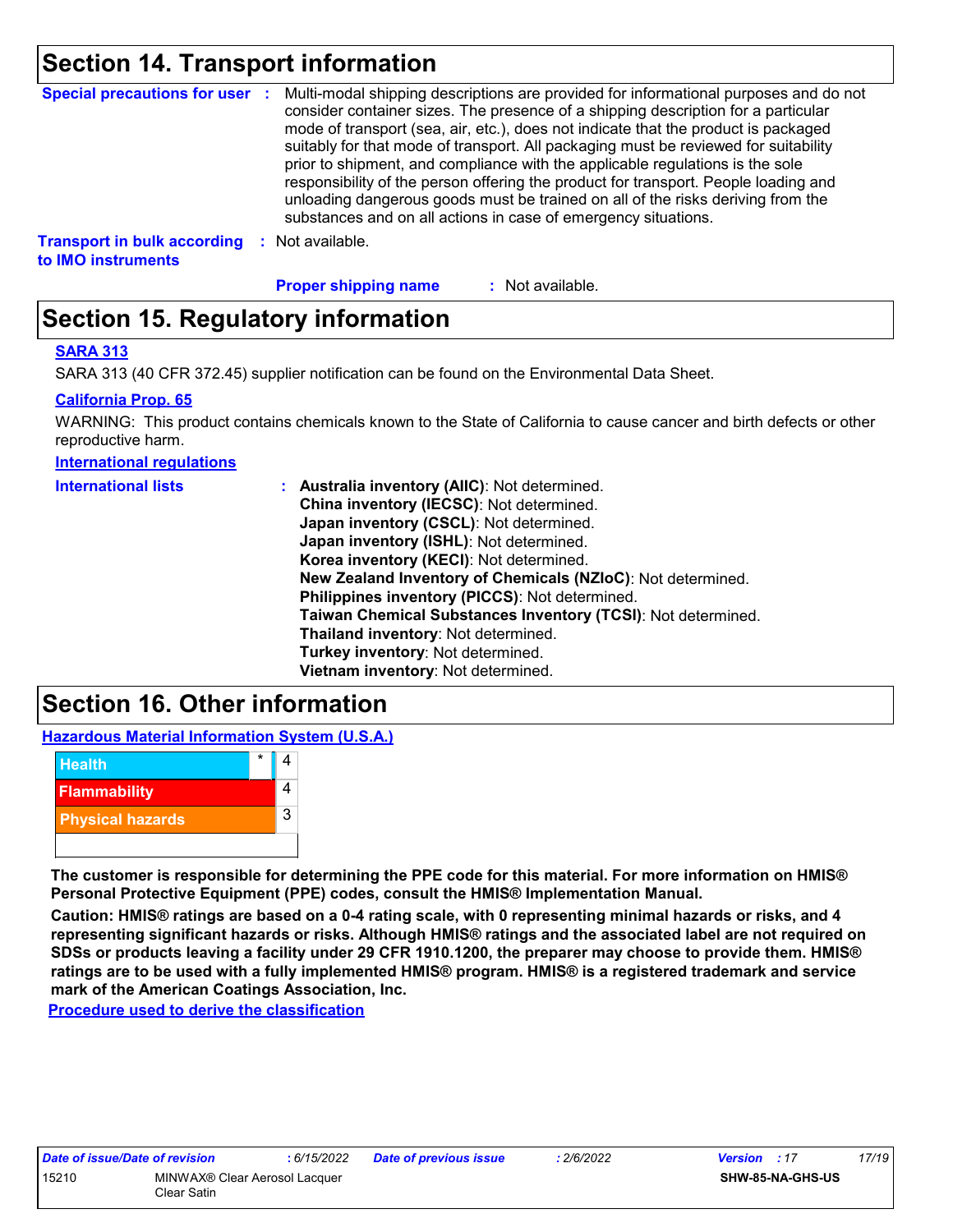### **Section 16. Other information**

| <b>Classification</b>                                                                                                                                                                                                                                                                                                                                                                                                                                                                                                                         |  |                                                                                                                                                                                                                                                                                                                                                                                                                                                                                                                                                                                                                                                                              | <b>Justification</b>                                                                                                                                                                                         |
|-----------------------------------------------------------------------------------------------------------------------------------------------------------------------------------------------------------------------------------------------------------------------------------------------------------------------------------------------------------------------------------------------------------------------------------------------------------------------------------------------------------------------------------------------|--|------------------------------------------------------------------------------------------------------------------------------------------------------------------------------------------------------------------------------------------------------------------------------------------------------------------------------------------------------------------------------------------------------------------------------------------------------------------------------------------------------------------------------------------------------------------------------------------------------------------------------------------------------------------------------|--------------------------------------------------------------------------------------------------------------------------------------------------------------------------------------------------------------|
| FLAMMABLE AEROSOLS - Category 1<br>GASES UNDER PRESSURE - Compressed gas<br>SKIN CORROSION/IRRITATION - Category 2<br>SERIOUS EYE DAMAGE/ EYE IRRITATION - Category 2A<br>SPECIFIC TARGET ORGAN TOXICITY (SINGLE EXPOSURE) - Category 1<br>SPECIFIC TARGET ORGAN TOXICITY (SINGLE EXPOSURE) (Respiratory tract<br>irritation) - Category 3<br>SPECIFIC TARGET ORGAN TOXICITY (SINGLE EXPOSURE) (Narcotic effects) -<br>Category 3<br>SPECIFIC TARGET ORGAN TOXICITY (REPEATED EXPOSURE) - Category 2<br><b>ASPIRATION HAZARD - Category 1</b> |  |                                                                                                                                                                                                                                                                                                                                                                                                                                                                                                                                                                                                                                                                              | On basis of test data<br>Calculation method<br>Calculation method<br><b>Calculation method</b><br>Calculation method<br>Calculation method<br>Calculation method<br>Calculation method<br>Calculation method |
| <b>History</b>                                                                                                                                                                                                                                                                                                                                                                                                                                                                                                                                |  |                                                                                                                                                                                                                                                                                                                                                                                                                                                                                                                                                                                                                                                                              |                                                                                                                                                                                                              |
| <b>Date of printing</b><br>Date of issue/Date of<br>revision<br>Date of previous issue<br><b>Version</b><br><b>Key to abbreviations</b>                                                                                                                                                                                                                                                                                                                                                                                                       |  | : 6/15/2022<br>: 6/15/2022<br>: 2/6/2022<br>: 17<br>: ATE = Acute Toxicity Estimate<br><b>BCF</b> = Bioconcentration Factor<br>GHS = Globally Harmonized System of Classification and Labelling of Chemicals<br>IATA = International Air Transport Association<br><b>IBC</b> = Intermediate Bulk Container<br><b>IMDG = International Maritime Dangerous Goods</b><br>LogPow = logarithm of the octanol/water partition coefficient<br>MARPOL = International Convention for the Prevention of Pollution From Ships, 1973<br>as modified by the Protocol of 1978. ("Marpol" = marine pollution)<br>$N/A = Not available$<br>SGG = Segregation Group<br>$UN = United Nations$ |                                                                                                                                                                                                              |

**Indicates information that has changed from previously issued version.**

#### **Notice to reader**

**It is recommended that each customer or recipient of this Safety Data Sheet (SDS) study it carefully and consult resources, as necessary or appropriate, to become aware of and understand the data contained in this SDS and any hazards associated with the product. This information is provided in good faith and believed to be accurate as of the effective date herein. However, no warranty, express or implied, is given. The information presented here applies only to the product as shipped. The addition of any material can change the composition, hazards and risks of the product. Products shall not be repackaged, modified, or tinted except as specifically instructed by the manufacturer, including but not limited to the incorporation of products not specified by the manufacturer, or the use or addition of products in proportions not specified by the manufacturer. Regulatory requirements are subject to change and may differ between various locations and jurisdictions. The customer/buyer/user is responsible to ensure that his activities comply with all country, federal, state, provincial or local laws. The conditions for use of the product are not under the control of the manufacturer; the customer/buyer/user is responsible to determine the conditions necessary for the safe use of this product. The customer/buyer/user should not use the product for any purpose other than the purpose shown in the applicable section of this SDS without first referring to the supplier and obtaining written handling instructions. Due to the proliferation of sources for information such as manufacturer-specific SDS, the manufacturer cannot be responsible for SDSs obtained from any other source.**